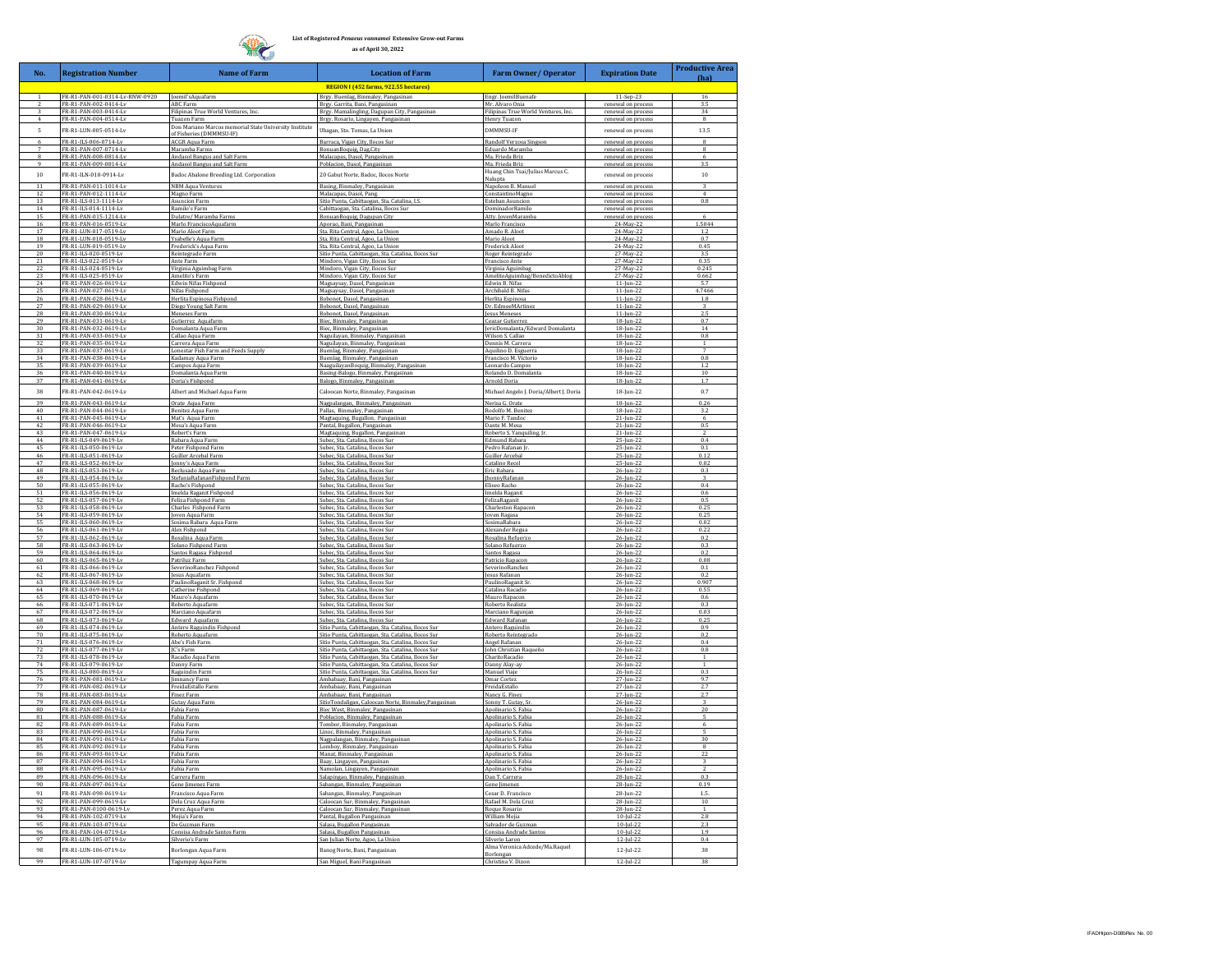| 100        | FR-R1-ILN-108-0719-Lv                          | Sioco'sFarm                                      | Ablan, Burgos, Ilocos Norte                                                             | Augusto E. Sioco, Jr                              | 23-Jul-22              | 0.5            |
|------------|------------------------------------------------|--------------------------------------------------|-----------------------------------------------------------------------------------------|---------------------------------------------------|------------------------|----------------|
| 101        | FR-R1-PAN-114-0719-L<br>FR-R1-ILS-127-0919-Lv  | Jackierie De Leon Farm                           | Banaoang, Calasiao, Pangasina                                                           | JackierieS. De Leor                               | 26-Jul-2               | 0.5            |
| 102<br>103 | FR-R1-ILS-128-0919-Ly                          | Rabe Aqua Farm<br>Ronnie Arca Jr. Aqua Farm      | Pantay Laud, Vigan City, Ilocos Sur<br>Pantay Laud, Vigan City, Ilocos Sur              | Maria Concepcion C. Rabe<br>Ronnie Arca Jr        | 12-Sep-22<br>12-Sep-22 | 2.6<br>0.29    |
| 104        | FR-R1-ILS-129-0919-Lv                          | Antonia Rafanan Farm                             | Pantay Laud, Vigan City, Ilocos Sur                                                     | Antonia Rafanan/LuzvimindaRamilo                  | 12-Sep-22              | 0.3            |
| 105        | FR-R1-ILS-130-0919-Lv                          | Virgies Farm                                     | Pantay Laud, Vigan City, Ilocos Sur                                                     | Virginia L. Arce                                  | 12-Sep-22              | 0.25           |
| 106        | FR-R1-ILS-131-0919-Lv                          | Quintal Farm                                     | Pantay Laud, Vigan City, Ilocos Sur                                                     | Grace Remolete Quintal                            | 12-Sep-22              | 0.55           |
| 107        | FR-R1-ILS-132-0919-Lv                          | RafaelleArca Aqua Farm                           | Pantay Laud, Vigan City, Ilocos Sur                                                     | RafaelleArca                                      | 12-Sep-22              | 0.35           |
| 108        | FR-R1-ILS-134-0919-Lv                          | RR Farm                                          | Pantay Laud, Vigan City, Ilocos Sur                                                     | Eddie R. Ragasa/Jacqueline R. Ragasa              | 12-Sep-22              | 0.28           |
| 109        | FR-R1-ILS-135-0919-Lv                          | Teodora's Farm                                   | Pantay Laud, Vigan City, Ilocos Sur                                                     | Teodora Balangue                                  | 12-Sep-22              | 0.4            |
| 110<br>111 | FR-R1-ILS-136-0919-Ly<br>FR-R1-ILS-137-0919-L  | <b>Balangue Farm</b><br>Rafanan Farm             | antay Laud, Vigan City, Ilocos Su<br>Pantay Laud, Vigan City, Ilocos Sui                | Eduardo Balangue<br>Felimon Rafanan               | 12-Sep-22<br>12-Sep-22 | 0.44<br>0.35   |
| 112        | FR-R1-ILS-138-0919-Ly                          | Remolete Farm                                    | <sup>9</sup> antav Laud. Vigan City. Ilocos Su                                          | ovito Remolet                                     | 12-Sep-2               | 0.5            |
| 113        | FR-R1-ILS-139-0919-Lv                          | Rommel Arca Farm                                 | Pantay Laud, Vigan City, Ilocos Sui                                                     | Rommel Arca                                       | 12-Sep-22              | 0.7723         |
| 114        | FR-R1-ILS-140-0919-Lv                          | Ramirez Farm                                     | Pantay Laud, Vigan City, Ilocos Sur                                                     | Daisy J. Rabilas                                  | 12-Sep-22              | 0.1845         |
| 115        | FR-R1-ILS-141-0919-Lv                          | Angel's Farm                                     | Pantay Laud, Vigan City, Ilocos Sur                                                     | Angelito A. Rafanan                               | 12-Sep-22              | 0.0875         |
| 116<br>117 | FR-R1-ILS-142-0919-Ly<br>FR-R1-ILS-143-0919-Lv | <b>Metring Farm</b>                              | Pantay Laud, Vigan City, Ilocos Sui                                                     | Diosdado Arca                                     | 12-Sep-22<br>12-Sep-22 | 0.28           |
| 118        | FR-R1-LUN-144-1119-Lv                          | Romulo Aninag Farm<br>Automo Tira Ko Farn        | Pantay Laud, Vigan City, Ilocos Sur<br>San Roque East, Agoo, La Union                   | Romulo Aninag<br>Raul C. Larosa                   | 28-Nov-22              | 0.09           |
| 119        | FR-R1-LUN-145-1119-Lv                          | Larosa Aqua Farm                                 | San Roque East, Agoo, La Union                                                          | Conrado D. Larosa                                 | 28-Nov-22              | 0.3            |
| 120        | FR-R1-LUN-146-1119-Ly                          | Rico Aqua Farm                                   | San Roque East, Agoo, La Union                                                          | Francisco C. Ulat                                 | 28-Nov-22              | 2.5            |
| 121        | FR-R1-LUN-147-1119-Ly                          | Enrique's Farm                                   | San Roque East, Agoo, La Union                                                          | <b>Enrique Gagucas</b>                            | 28-Nov-22              | 1.8            |
| 122<br>123 | FR-R1-LUN-150-1119-Lv                          | Panergo's Fish Farm                              | San Roque East, Agoo, La Union                                                          | Nimfa Panergo                                     | 28-Nov-22              |                |
| 124        | FR-R1-LUN-154-1119-Lv<br>FR-R1-LUN-155-1119-Lv | Pedro's Farm<br><b>MIM Farm</b>                  | San Roque West, Agoo, La Union<br>San Julian Norte, Agoo, La Union                      | Pedro R. Villanueva<br>Ruben Regacho              | 28-Nov-22<br>28-Nov-22 | 0.5<br>0.12    |
| 125        | FR-R1-LUN-156-1119-Lv                          | De Gracia Fish Farm                              | San Julian Norte, Agoo, La Union                                                        | Whelym de Gracia                                  | 28-Nov-22              | 0.6            |
| 126        | FR-R1-LUN-158-1119-Lv                          | Refuerzo Aqua Farm                               | San Julian Norte, Agoo, La Union                                                        | Monsano & Cecilia Refuerzo                        | 28-Nov-22              | 0.149          |
| 127        | FR-R1-LUN-159-1219-Lv                          | De Guzman Aqua Farm                              | San Roque East, Agoo, La Union                                                          | Jesus E. De Guzmar                                | 3-Dec-22               | 1.2            |
| 128        | FR-R1-LUN-160-1219-Lv                          | Galiste Farm                                     | San Roque East, Agoo, La Union                                                          | <b>Federico Galiste</b>                           | 3-Dec-22               | 5.9            |
| 129        | FR-R1-LUN-164-1219-Lv                          | Arnel Ofiana Miranda Farm                        | San Roque East, Agoo, La Union                                                          | Arnel O. Miranda                                  | 3-Dec-22               | 3              |
| 130        | FR-R1-LUN-165-1219-Lv                          | Florante Aquino Farm                             | San Roque West, Agoo, La Union                                                          | Florante R. Aquino                                | 3-Dec-22               | 0.75           |
| 131<br>132 | FR-R1-LUN-166-1219-Lv<br>FR-R1-LUN-167-1219-Lv | M. Galiste Jr. Farm<br>Nilda Farm                | San Roque West, Agoo, La Union<br>San Roque West, Agoo, La Union                        | Maximino Galiste, JI<br>Nilda Rualo               | 3-Dec-22<br>3-Dec-22   | 2.5<br>0.15    |
| 133        | FR-R1-LUN-168-1219-Lv                          | Francisco Farm                                   | San Roque West, Agoo, La Union                                                          | Francisco Miranda                                 | 3-Dec-22               |                |
| 134        | FR-R1-LUN-169-1219-Lv                          | Domingo Farm                                     | San Roque West, Agoo, La Union                                                          | Domingo De Guzman                                 | 3-Dec-22               |                |
| 135        | FR-R1-LUN-170-1219-Lv                          | Kenneth Sales Farm                               | San Roque West, Agoo, La Union                                                          | Kenneth Sales                                     | 3-Dec-22               | 0.3            |
| 136        | FR-R1-LUN-171-1219-Lv                          | Norial Farm                                      | San Roque West, Agoo, La Union                                                          | Evelyn Valenzuela                                 | 3-Dec-22               | 0.3659         |
| 137        | FR-R1-LUN-173-1219-Lv                          | Catalan Farm                                     | San Roque West, Agoo, La Union                                                          | Angelito Catalan                                  | 3-Dec-22               | 0.75           |
| 138        | FR-R1-LUN-175-1219-L                           | Estacio Farm                                     | an Roque West, Agoo, La Union                                                           | Mario Estacio                                     | 3-Dec-22               | 0.83           |
| 139        | FR-R1-PAN-177-0220-Pv                          | Navarro Aqua Farm                                | Estanza, Lingayen, Pangasinan                                                           | Rodolfo Quimson et. Al/Tirso Navarro              | 20-Feb-23              | 15             |
| 140        | FR-R1-PAN-178-0220-P\                          | Escaño Fish Farm                                 | Estanza Lingaven, Pangasinan                                                            | Dialita S. Escaño/Flori Caletal                   | 20-Feb-23              | 25             |
| 141        | FR-R1-PAN-179-0220-Pv                          | Agido Farm                                       | Estanza, Lingayen, Pangasinan                                                           | Demetrio R. Parangat                              | 20-Feb-23              | 3.5            |
| 142        | FR-R1-PAN-180-0220-Pv                          | Jaime and Jangco Rosario Farm                    | Estanza, Lingaven, Pangasinan                                                           | Jaime & Jangco Rosario/Albert Escaño              | 20-Feb-23              | 1.5            |
|            |                                                |                                                  |                                                                                         |                                                   |                        |                |
| 143        | FR-R1-PAN-181-0220-Py                          | esus Daprosa Farm                                | Estanza, Lingayen, Pangasinar                                                           | Marivic Dadivas/Jesus Daprosa                     | 20-Feb-23              |                |
| 144<br>145 | FR-R1-PAN-182-0220-Pv<br>FR-R1-PAN-183-0220-Pv | Cecilia Pangan Farm                              | Estanza, Lingayen, Pangasinan                                                           | Cecilia Pangan/Elizabeth Rocaberte                | 20-Feb-23              | 1.5            |
| 146        | FR-R1-PAN-184-0220-Pv                          | Silvino Aqua Farm<br>Remy M. Sison Farm          | Estanza, Lingayen, Pangasinan<br>Estanza, Lingayen, Pangasinan                          | Claudio Silvino<br>Romulado Villanueva/Remy Sison | 20-Feb-23<br>20-Feb-23 | $\overline{4}$ |
| 147        | FR-R1-PAN-185-0220-Pv                          | Daprosa/Reyes Fish Farm                          | Estanza, Lingayen, Pangasinan                                                           | Rosemarie Daprosa/Danilo Reyes                    | 20-Feb-23              | $\overline{4}$ |
| 148        | FR-R1-PAN-186-0220-Pv                          | Nida S. Rosario Farm                             | Estanza, Lingayen, Pangasinan                                                           | Nida S. Rosario                                   | 20-Feb-23              | 1              |
| 149        | FR-R1-PAN-187-0220-Pv                          | santos Soriano Uson Farm                         | Estanza, Lingayen, Pangasinan                                                           | Aurelio Cruz III/Santos Soriano Uson              | 20-Feb-23              | $\Delta$       |
| 150        | FR-R1-PAN-188-0220-Pv                          | Benjamin Escaño Farm                             | Magsaysay, Labrador, Pangasinar                                                         | Benjamin Escaño                                   | 20-Feb-23              |                |
| 151        | R-R1-PAN-189-0220-Pv                           | Jeymar Chico Rio Farm                            | Magsaysay, Labrador, Pangasinar                                                         | Jeymar Chico Rio                                  | 20-Feb-2.              | 0.5            |
| 152        | FR-R1-PAN-190-0220-Pv                          | Adonis-Caballero Farm                            | Magsaysay, Labrador, Pangasinar                                                         | Josefina Caballero                                | 20-Feb-23              | 1.5            |
| 153<br>154 | FR-R1-PAN-191-0220-Pv<br>FR-R1-PAN-192-0220-Py | Layson Fish Farm<br>Crusada Fish Farm            | Magsaysay, Labrador, Pangasinan<br>Magsaysay, Labrador, Pangasinan                      | Rodolfo Layson<br>Serapion Crusada                | 20-Feb-23<br>20-Feb-23 | 1.85<br>1.9    |
| 155        | FR-R1-PAN-193-0220-Pv                          | Noly Ocampo Farm                                 | Magsaysay, Labrador, Pangasinan                                                         | Noli Ocampo                                       | 20-Feb-23              | 0.5            |
| 156        | FR-R1-PAN-194-0220-Pv                          | Uson Farm                                        | Magsaysay, Labrador, Pangasinan                                                         | Noriel P. Sales                                   | 20-Feb-23              | 2.5            |
| 157        | FR-R1-PAN-195-0220-Pv                          | Marlon Domalanta Farn                            | Magsaysay, Labrador, Pangasinar                                                         | Marlon Domalanta                                  | 20-Feb-23              | 5              |
| 158        | FR-R1-PAN-196-0220-Pv                          | Juanito Fernandez Farm                           | Magsaysay, Labrador, Pangasinan                                                         | Juanito Fernandez                                 | 20-Feb-23              | 0.9            |
| 159        | FR-R1-PAN-197-0220-Pv                          | Socoro Cagampan Farm                             | Magsaysay, Labrador, Pangasinan                                                         | Socoro Cagampan                                   | 20-Feb-23              |                |
| 160<br>161 | FR-R1-PAN-198-0220-Pv<br>FR-R1-PAN-199-0220-Pv | Jessie Parangat Farm                             | Dulig, Labrador, Pangasinan                                                             | Roland Uson/Jessie Parangat                       | 20-Feb-23<br>20-Feb-23 | 1.2            |
| 162        | FR-R1-PAN-200-0220-Pv                          | Veloria Fish Farm<br><b>BOMADUS ARC-MPC Farm</b> | Dulig, Labrador, Pangasinan<br>Dulig, Labrador, Pangasinan                              | Romanito Silvino<br>Roberto E. Paranga            | 20-Feb-23              | 12             |
| 163        | FR-R1-PAN-201-0220-Pv                          | Silvino Aqua Farm                                | Dulig, Labrador, Pangasinan                                                             | Claudio Silvino                                   | 20-Feb-23              | 1.5            |
| 164        | FR-R1-PAN-202-0220-Pv                          | Renante Hernandez Farm                           | Dulig, Labrador, Pangasinan                                                             | Renante Hernande:                                 | 20-Feb-23              |                |
| 165        | FR-R1-PAN-203-0220-Pv                          | Joe Sison Farm                                   | Dulig, Labrador, Pangasinan                                                             | Joe Sison/Jerrymie Mercado                        | 20-Feb-23              | 0.25           |
| 166        | FR-R1-ILS-204-0320-Pv                          | Rabilas Fish Farm                                | Tamorong, Sta. Catalina, Ilocos Sur                                                     | Leovino Realin/Josefina Realin                    | 6-Mar-23               | 0.1            |
| 167<br>168 | FR-R1-ILS-205-0320-Pv<br>FR-R1-ILS-206-0320-Pv | Rapanot Agua Farm<br>Gil Realin Farm             | Sitio Calawaan, Tamorong, Sta. Catalina, Ilocos Sur                                     | Dennis Rapano<br><b>Gil Realin</b>                | 6-Mar-23<br>6-Mar-23   | 0.9<br>0.1     |
| 169        | FR-R1-ILS-207-0320-Pv                          | Rafanan Aqua Farm                                | Sitio Calawaan, Tamorong, Sta. Catalina, Ilocos Sur<br>Subec, Sta. Catalina, Ilocos Sur | Pedro R. Rafanan Jı                               | 6-Mar-23               | 0.1            |
| 170        | FR-R1-LUN-208-0520-Lv                          | Marina Duritan Farm                              | Balaoc, Sto. Tomas, La Union                                                            | Marina Duritan                                    | 14-May-23              | 0.6            |
| 171        | FR-R1-LUN-210-0520-Lv                          | Diosdado Niduaza Farm                            | Balaoc, Sto. Tomas, La Union                                                            | Diosdado Niduaza                                  | 14-May-23              | 0.4            |
| 172        | FR-R1-LUN-211-0520-Lv                          | Rodolfo Llobrera's Farm                          | Balaoc, Sto, Tomas, La Union                                                            | Rodolfo G. Llobrera                               | 14-May-23              | 0.05           |
| 173        | FR-R1-LUN-212-0520-Lv<br>FR-R1-LUN-213-0520-Ly | Kimberly Rose De Guzman Farm                     | Balaoc, Sto. Tomas, La Union                                                            | Kimberly Rose De Guzman                           |                        |                |
| 174<br>175 |                                                |                                                  |                                                                                         |                                                   | 14-May-23              | 2              |
| 176        |                                                | Zenaida Posadas Farm                             | 3alaoc, Sto. Tomas, La Union                                                            | Zenaida Posadas                                   | 14-May-23              |                |
| 177        | FR-R1-LUN-214-0520-Lv<br>FR-R1-LUN-215-0520-Lv | Isagani de Guzman Farm<br>Joseph Padilla Farm    | Balaoc, Sto. Tomas, La Union<br>Balaoc, Sto. Tomas, La Union                            | Isagani V. de Guzman<br>Joseph V. Padilla         | 14-May-23<br>14-May-23 | 0.5<br>-1      |
|            | FR-R1-LHN-216-0520-Lv                          | Noel Llobrera Farm                               | Balaoc, Sto, Tomas, La Union                                                            | Noel R. Llobrera                                  | 14-May-23              | 1.5            |
| 178        | FR-R1-LUN-217-0520-Lv                          | Loreto Llobrera Farm                             | Balaoc, Sto. Tomas, La Union                                                            | Loreto S. Llobrera                                | 14-May-23              | 0.2            |
| 179        | FR-R1-LUN-218-0520-Ly                          | Domingo Garcia Farm                              | Balaoc, Sto. Tomas, La Union                                                            | Domingo Ferrer Garcia                             | 14-May-23              | 0.2            |
| 180        | FR-R1-LUN-219-0520-Lv                          | Virgilio Daz Farm                                | Balaoc, Sto. Tomas, La Union                                                            | Virgilio R. Daz                                   | 14-May-23              | 0.9            |
| 181        | FR-R1-LUN-220-0520-Lv<br>FR-R1-LHN-221-0520-Lv | lesus Villanueva Farm<br>Donardo Llobrera Farn   | Balaoc, Sto. Tomas, La Union<br>Balanc, Sto, Tomas, La Union                            | Jesus Villanueva<br>Donardo T. Llobrer            | 14-May-23              | 0.5            |
| 182<br>183 |                                                |                                                  |                                                                                         |                                                   | 14-May-23              | 0.5<br>0.07    |
| 184        | FR-R1-LUN-222-0520-Lv<br>FR-R1-LUN-223-0520-Ly | Federico Baniaga Farm<br>Willie Fishpond         | Balaoc, Sto. Tomas, La Union<br>Balaoc, Sto, Tomas, La Union                            | Federico V. Baniaga<br>Willie Maala               | 14-May-23<br>14-May-23 | 0.5            |
| 185        | FR-R1-LUN-224-0520-Lv                          | Villanueva Fishpond                              | Balaoc, Sto. Tomas, La Union                                                            | Rufino Villanueva                                 | 14-May-23              | 0.04           |
| 186        | FR-R1-LUN-225-0520-Lv                          | Ramos Fishpond                                   | Balaoc, Sto. Tomas, La Union                                                            | Romeo Ramos                                       | 14-May-23              | 0.19           |
| 187        | FR-R1-LUN-226-0520-Lv                          | Diosdado Farm                                    | Balaoc, Sto. Tomas, La Union                                                            | Diosdado Llobrer                                  | 14-May-23              |                |
| 188        | FR-R1-LUN-227-0520-Lv                          | Roberto Fishpond                                 | Balaoc, Sto. Tomas, La Union                                                            | Roberto Villanueva                                | 14-May-23              |                |
| 189<br>190 | FR-R1-LUN-228-0520-Lv<br>FR-R1-LUN-229-0520-Lv | Geneta Farm<br>Rolando Fish Farm                 | Balaoc, Sto. Tomas, La Union<br>Balanc, Sto, Tomas, La Union                            | Eric Geneta Villanueva<br>Rolando Nifa Tadeo      | 14-May-23<br>14-May-23 | 0.04           |
| 191        | FR-R1-LUN-230-0520-Lv                          | Garcia Farm                                      | Balaoc, Sto. Tomas, La Union                                                            | Geronimo Paculan                                  | 14-May-23              | 0.025          |
| 197        | FR-R1-LUN-231-0520-Lv                          | RogelioFarm                                      | Balanc Sto Tomas La Union                                                               | <b>Rolly Dacanay</b>                              | 14-May-23              | 0.045          |
| 193        | FR-R1-LUN-232-0520-Lv                          | Benido Fish Farm                                 | Balaoc, Sto. Tomas, La Union                                                            | Benido Damian                                     | 14-May-23              | 0.13           |
| 194        | FR-R1-LUN-233-0520-Lv                          | uanito Fish Farm                                 | Balaoc, Sto, Tomas, La Union                                                            | Juanito Daz                                       | 14-May-23              | 1.6            |
| 195        | FR-R1-LUN-234-0520-Lv                          | Costales & Eisma Farm                            | Balaoc, Sto, Tomas, La Union                                                            | Adelina Eisma/Wilfredo Costales                   | 14-May-23              | 0.5            |
| 196        | FR-R1-LUN-235-0520-Lv                          | Villanueva Farm                                  | Balaoc, Sto, Tomas, La Union                                                            | Rufino Villanueva/Arturo Lagao                    | 14-May-23              | 0.9            |
| 197<br>198 | FR-R1-LUN-236-0520-Lv<br>FR-R1-LUN-237-0520-Lv | Lagao Farm                                       | Balaoc, Sto. Tomas, La Union                                                            | Arturo Lagao                                      | 14-May-23<br>14-May-23 | 0.25<br>0.1    |
| 199        | FR-R1-LUN-238-0520-Lv                          | Damian Farm<br>Llobrera Farm                     | Balaoc, Sto. Tomas, La Union<br>Balaoc, Sto. Tomas, La Union                            | Esmeralda Damian<br>Bernardo Llobrera             | 14-May-23              | 0.25           |
| 200        | FR-R1-LUN-239-0520-Lv                          | Geneta Farm                                      | Balaoc, Sto. Tomas, La Union                                                            | Arsenio D. Geneta                                 | 14-May-23              | 0.07           |
| 201        | FR-R1-LHN-240-0520-Lv                          | Cornelio Villanueva Farm                         | Balaoc, Sto. Tomas, La Union                                                            | Cornelio Villanueva                               | 14-May-23              | 0.25           |
| 202        | FR-R1-LHN-241-0520-Lv                          | Pagar Farm                                       | Balaoc, Sto, Tomas, La Union                                                            | Crisostomo Pagar                                  | 14.May.23              | 0.5            |
| 203        | FR-R1-LUN-242-0520-Lv                          | Estonactoc Farm                                  | Balanc Sto Tomas La Union                                                               | Rosario Estonactoc/Esmeralda Garcia               | 14-May-23              | 3              |
|            |                                                |                                                  |                                                                                         |                                                   |                        |                |
| 204<br>205 | FR-R1-LUN-243-0520-Lv<br>FR-R1-LUN-244-0520-Lv | Estacio Farm<br>Nestor Leonardo Fish Farm        | Balaoc, Sto. Tomas, La Union<br>Balaoc, Sto, Tomas, La Union                            | Renato Estacio/Arnold Mirando<br>Nestor Leonardo  | 14-May-23<br>14-May-23 | 0.1<br>0.36    |
| 206        | FR-R1-LUN-245-0520-Lv                          | Estonactoc Fish Farm                             | Balaoc, Sto. Tomas, La Union                                                            | Rosario Estonactoc/Eduardo Leonardo               | 14-May-23              | $\mathbf{1}$   |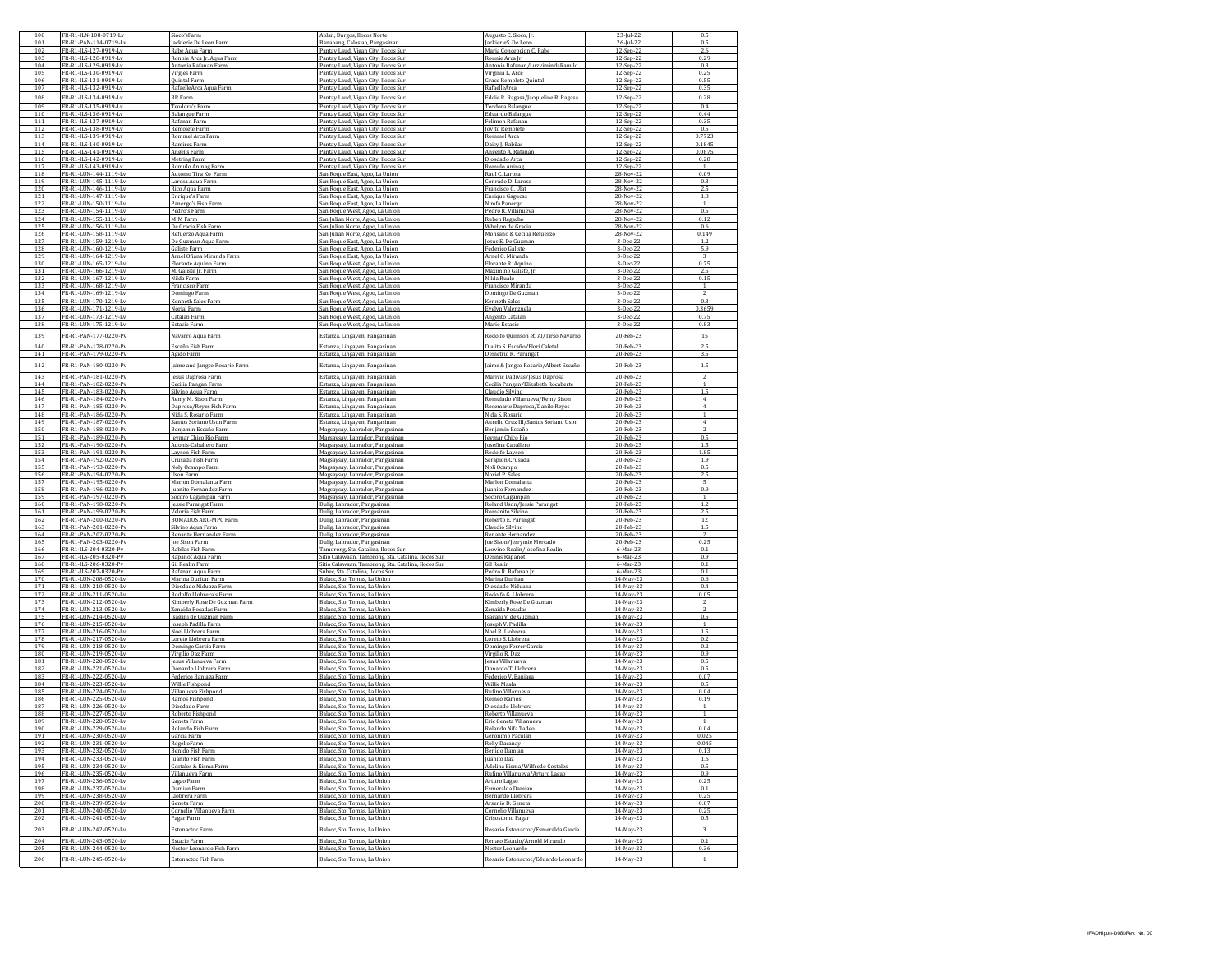| 207<br>208 | FR-R1-LUN-246-0520-Lv                            | Marisa Fish Farm                                                 | Balaoc, Sto, Tomas, La Union                                                                     | Marisa Duritan/Ma. Anicia Llobrera                                                            | 14-May-23                          | 0.5<br>0.7!                      |
|------------|--------------------------------------------------|------------------------------------------------------------------|--------------------------------------------------------------------------------------------------|-----------------------------------------------------------------------------------------------|------------------------------------|----------------------------------|
| 209        | FR-R1-LUN-247-0520-Lv<br>FR-R1-LUN-248-0520-Lv   | Damian Fish Farm<br>Adelina Fish Farm                            | Balaoc, Sto. Tomas, La Union<br>Balaoc, Sto, Tomas, La Union                                     | Pedro N. Damian<br>Adelina Paneda                                                             | 14-May-23<br>14-May-23             | 0.5                              |
| 210        | FR-R1-LUN-249-0520-Lv                            | Antonio Fish Farm                                                | Balaoc, Sto. Tomas, La Union                                                                     | Antonio Estacio                                                                               | 14-May-23                          | 0.1                              |
| 211<br>212 | FR-R1-LUN-250-0520-Lv<br>R-R1-LUN-252-0520-Lv    | Santiago Fish Farm<br>Renato Farm                                | Balaoc, Sto. Tomas, La Union<br>Balaoc, Sto, Tomas, La Union                                     | Santiago Ramos<br>Renato Abenojar Villanueva                                                  | 14-May-23<br>14-May-23             | 0.14                             |
| 213        | FR-R1-LUN-253-0520-Lv                            | Alfonso Farm                                                     | Balaoc, Sto. Tomas, La Union                                                                     | Alfonso Lagao                                                                                 | 14-May-23                          | 0.06                             |
| 214        | FR-R1-LUN-254-0520-Lv                            | Cresencio Farm                                                   | Balaoc, Sto, Tomas, La Union                                                                     | Cresencio R. Estacio                                                                          | 14-May-23                          | -1                               |
| 215<br>216 | FR-R1-LUN-255-0520-Lv<br>FR-R1-LUN-256-0520-Lv   | Florendo Farm<br>Marcelo Farm                                    | Balaoc, Sto. Tomas, La Union<br>Balaoc, Sto. Tomas, La Union                                     | Florendo Villanueva<br>Marcelo Geneta                                                         | 14-May-23<br>14-May-23             | $\overline{1}$<br>$\overline{3}$ |
| 217        | R-R1-LUN-257-0520-Lv                             | Henry Farm                                                       | Balaoc, Sto. Tomas, La Union                                                                     | Henry Lacebal                                                                                 | 14-May-23                          | 0.9                              |
| 218        | FR-R1-LUN-258-0520-Lv                            | Sherwin Farm                                                     | Balaoc, Sto. Tomas, La Union                                                                     | Sherwin Daz                                                                                   | 14-May-23                          | 0.48                             |
| 219<br>220 | FR-R1-LUN-259-0520-Lv<br>FR-R1-LUN-260-0520-Lv   | Garcia Fishnond<br>Raymundo Damian Farm                          | Balaoc, Sto, Tomas, La Union<br>Balaoc, Sto. Tomas, La Union                                     | Isabelo Garcia<br>Raymundo Damiar                                                             | 14-May-23<br>14-May-23             | 0.3<br>13                        |
| 221        | FR-R1-LUN-261-0520-Lv                            | Dacanay Farm                                                     | Balaoc, Sto. Tomas, La Union                                                                     | Crisanto Monte/Salvador Dacanav                                                               | 14-May-23                          | 0.5                              |
| 222<br>223 | R-R1-LUN-262-0520-Lv<br>FR-R1-LUN-263-0520-Lv    | Villanueva Farm                                                  | Balaoc, Sto. Tomas, La Union                                                                     | Alma Villanueva Ula                                                                           | 14-May-23<br>14-May-23             | 0.05<br>0.1                      |
| 224        | FR-R1-LUN-264-0520-Lv                            | Benema Farm<br>Soriano Farm                                      | Balaoc, Sto. Tomas, La Union<br>Balaoc, Sto, Tomas, La Union                                     | Bienvenido Lagao<br>Crisanto Soriano                                                          | 14-May-23                          |                                  |
| 225        | FR-R1-LUN-265-0520-Lv                            | Reynaldo Farm                                                    | Balaoc, Sto. Tomas, La Union                                                                     | Reynaldo Pozadas                                                                              | 14-May-23                          | 0.03                             |
| 226<br>227 | FR-R1-LUN-266-0520-Lv<br>R-R1-LUN-267-0520-Lv    | EduardoFarm<br>Estacio Farm                                      | Balaoc, Sto. Tomas, La Union<br>Balaoc, Sto. Tomas, La Union                                     | Eduardo Pozadas<br>Jaime Estacio                                                              | 14-May-23<br>14-May-23             | $\overline{1}$<br>0.5            |
| 228        | FR-R1-LUN-268-0520-Lv                            | Posadas Fishpond                                                 | Balaoc, Sto, Tomas, La Union                                                                     | Samson Posadas                                                                                | 14-May-23                          | 1.5                              |
| 229<br>230 | FR-R1-LUN-269-0520-Lv<br>FR-R1-LUN-270-0520-Lv   | Norberto Villanueva Farm                                         | Balaoc, Sto, Tomas, La Union                                                                     | Beatriz Villanueva                                                                            | 14-May-23<br>14-May-23             | 0.5<br>0.6058                    |
| 231        | FR-R1-LUN-271-0520-Lv                            | Christopher Farm<br>Padilla Farm                                 | Balaoc, Sto. Tomas, La Union<br>Balaoc, Sto. Tomas, La Union                                     | Christopher Das<br>Edwardo Padilla                                                            | 14-May-23                          | 0.7                              |
| 232        | R-R1-LUN-272-0520-Lv                             | ernandez Farm                                                    | Tococ, Sto. Tomas, La Union                                                                      | Rogelio T. Fernande                                                                           | 14-May-23                          | 0.05                             |
| 233<br>234 | FR-R1-LUN-273-0520-Lv<br>FR-R1-LUN-274-0520-Lv   | Kid Farm<br>Lachica Fishpond                                     | Tococ, Sto, Tomas, La Union<br>Tococ, Sto, Tomas, La Union                                       | Kid Reyes<br>Adorable Lachica                                                                 | 14-May-23<br>14-May-23             | 0.5<br>0.845                     |
| 235        | FR-R1-LUN-275-0520-Lv                            | Oscar Hamada Fish Farm                                           | Tococ, Sto. Tomas, La Union                                                                      | Oscar Hamada                                                                                  | 14-May-23                          |                                  |
| 236<br>237 | FR-R1-LUN-276-0520-Lv<br>R-R1-LUN-277-0520-Lv    | Lachica Fishpond<br>Ricarte Farm                                 | Tococ, Sto. Tomas, La Union<br>Tococ, Sto. Tomas, La Unior                                       | Lodevico Pagan<br>Ricarte Panergo                                                             | 14-May-23<br>14-May-23             | 0.05                             |
| 238        | FR-R1-LUN-301-0520-Lv                            | Rodelio Fish Farm                                                | Tococ, Sto. Tomas, La Union                                                                      | Rodelio Estacio                                                                               | 14-May-23                          | 0.125                            |
| 239        | FR-R1-LUN-304-0520-Lv                            | Rivera Farm                                                      | Tococ, Sto, Tomas, La Union                                                                      | Marcos Rivera/Veronica Rivera                                                                 | 14-May-23                          | 0.3                              |
| 240<br>241 | FR-R1-LUN-306-0520-Lv<br>FR-R1-LUN-308-0520-Lv   | Miranda Farm<br>Sapitula Farm                                    | Tococ, Sto. Tomas, La Union<br>Tococ, Sto. Tomas, La Union                                       | Ricardo V. Miranda<br>Susana Sapitula/Oscar Hamada                                            | 14-May-23<br>14-May-23             | 0.3<br>0.035                     |
| 242        | R-R1-LUN-311-0520-Ly                             | <sup>z</sup> eliza Farm                                          | Tococ, Sto. Tomas, La Unior                                                                      | Feliza Barbachano                                                                             | 14-May-23                          | 0.1                              |
| 243        | FR-R1-ILS-318-0520-Lv                            | Ancheta Aqua Farm                                                | Bao-as, Sta. Lucia, Ilocos Sur                                                                   | Gamaliel Ancheta                                                                              | 22-May-23                          | 0.8                              |
| 244<br>245 | FR-RI-ILS-329-0520-Lv<br>FR-RI-ILS-336-0520-Ly   | Ancheta Agua Farm<br>Aurelio Fabro Fishpono                      | Bao-as, Sta, Lucia, Ilocos Sur<br>Bao-as, Sta. Lucia, Ilocos Sur                                 | Gamaliel Ancheta<br>Aurelio S. Fabro                                                          | 22-May-23<br>22-May-23             | 0.8<br>0.3114                    |
| 246        | FR-RI-ILS-338-0520-Ly                            | Martina's Farm                                                   | Bao-as, Sta. Lucia, Ilocos Sur                                                                   | Martina Bugayong                                                                              | 22-May-23                          | 0.04                             |
| 247<br>248 | R-RI-ILS-341-0520-Ly<br>FR-RI-ILS-363-0520-Lv    | Melecio Farm<br>Rabaino/Ritamal Farm                             | Bao-as Sta Lucia Iloros Sur<br>Tamurong, Sta. Catalina, Ilocos Sur                               | Melecio Viloria<br>Alejandro Ritamal/Dennis Rabaino                                           | 29-May-23<br>29-May-23             | 0.777<br>0.75                    |
| 249        | R-RI-ILS-364-0520-Lv                             | Ernesto Ravena Farm                                              | Tamurong, Sta. Catalina, Ilocos Sur                                                              | Ernesto Ravena                                                                                | 29-May-23                          | 2.2                              |
| 250        | FR-RI-ILS-365-0520-Ly                            | Felix Realin Farm                                                | Tamurong, Sta. Catalina, Ilocos Sur                                                              | Felix Realin Ir                                                                               | 29-May-23                          | 0.25                             |
| 251        | FR-RI-ILS-366-0520-Ly<br>R-RI-ILS-367-0520-Ly    | Mariano Farm<br>Reynon Aquafarm                                  | Tamurong, Sta. Catalina, Ilocos Sur<br>Tamurong, Sta. Catalina, Ilocos Sur                       | Mariano Rapisura<br>Leonardo Reynon                                                           | 29-May-23<br>29-May-23             | 0.06<br>0.24                     |
| 253        | FR-RI-ILS-369-0520-Lv                            | Jose Rapisura Aquafarm                                           | Tamurong, Sta. Catalina, Ilocos Sur                                                              | Jose Rapisura                                                                                 | 29-May-23                          | 0.02                             |
| 254<br>255 | R-RI-ILS-370-0520-Lv<br>FR-RI-ILS-371-0520-Ly    | Racoma Aquafarm<br>Elizar Reclusado Farm                         | Tamurong Sta Catalina Ilocos Sur                                                                 | Marlon Racoma<br>Elizar Reclusado Farm                                                        | 29-May-23<br>29-May-23             | 1.2                              |
| 256        | FR-RI-ILS-372-0520-Lv                            | Lilia Realin Aquafarm                                            | Tamurong, Sta. Catalina, Ilocos Sur<br>Tamurong, Sta. Catalina, Ilocos Sur                       | Lilia Realin                                                                                  | 29-May-23                          | 0.02                             |
|            | R-RI-ILS-373-0520-Ly                             | Danilo Rapanut Aquafarm                                          | Tamurong, Sta. Catalina, Ilocos Sur                                                              | Danilo Rapanut                                                                                | 29-May-23                          | 0.1                              |
| 258<br>259 | FR-RI-ILS-374-0520-Lv<br>FR-RI-ILS-376-0520-Lv   | Catalina Reynon Aquafarm<br>Rosario Rapisura Aguafarm            | Tamurong, Sta. Catalina, Ilocos Sur<br>Tamurong, Sta. Catalina, Ilocos Sur                       | Catalina Reynon<br>Rosario Rapisura                                                           | 29-May-23<br>29-May-23             | 0.015<br>0.015                   |
| 260        | FR-RI-ILS-377-0520-Ly                            | Rapisura/Realin Aquafarm                                         | Tamurong, Sta. Catalina, Ilocos Sur                                                              | Juan Rapisura/Gil Realir                                                                      | 29-May-23                          | 0.25                             |
| 261        | FR-RI-ILS-378-0520-Ly                            | Arturo Rabara Farm                                               | Subec, Sta. Catalina, Ilocos Sur                                                                 | Arturo Rabara                                                                                 | 29-May-23                          | 0.0024                           |
| 262        | R-RI-ILS-379-0520-Ly                             | Mauro Rapacon Farm                                               | Subec, Sta, Catalina, Ilocos Sur                                                                 | Mauro Rapacon                                                                                 | 29-May-23                          | 0.8                              |
|            |                                                  |                                                                  |                                                                                                  |                                                                                               |                                    | 0.03                             |
| 263<br>264 | FR-RI-ILS-381-0520-Lv<br>FR-RI-ILS-382-0520-Lv   | Moises Rabena Farm<br>Sederino Aquafarm                          | Subec, Sta. Catalina, Ilocos Sur<br>Subec. Sta. Catalina. Ilocos Sur                             | Moises Rabena<br>Sederino Ranchez                                                             | 29-May-23<br>29-May-23             | 0.1                              |
| 265        | FR-RI-ILS-383-0520-Ly                            | Catalino Ragonton Farm                                           | Subec, Sta. Catalina, Ilocos Sur                                                                 | Catalino Ragonton                                                                             | 29-May-23                          | 0.15                             |
| 266<br>267 | FR-RI-ILS-384-0520-Ly<br>R-RI-ILS-385-0520-Ly    | Eliseo Ragasa Farm<br>Rafanan & Ragonjan Farm                    | Subec, Sta. Catalina, Ilocos Sur<br>Subec, Sta, Catalina, Ilocos Sur                             | Eliseo Ragasa<br>Serapio Ragonjan/Carmen Rafanan                                              | 29-May-23<br>29-May-23             | 0.08<br>0.04                     |
| 268        | FR-RI-ILS-386-0520-Lv                            | Felipa Ragasa Farm                                               | Subec, Sta. Catalina, Ilocos Sur                                                                 | Felipa Ragasa                                                                                 | 29-May-23                          | 0.25                             |
| 269<br>270 | FR-RI-ILS-387-0520-Lv<br>FR-RI-ILS-388-0520-Ly   | Raymund Rapanut Farm                                             | Subec. Sta. Catalina. Ilocos Sur                                                                 | Raymund Rapanut                                                                               | 29-May-23                          | 0.09<br>0.02                     |
| 271        | FR-RI-ILS-389-0520-Ly                            | Rafanan's Farm<br>Jesus Rafanan Farm                             | Subec, Sta. Catalina, Ilocos Sur<br>Subec, Sta. Catalina, Ilocos Sur                             | Ludivina Rafanan<br>Jesus Rafanan                                                             | 29-May-23<br>29-May-23             | 0.03                             |
| 272        | R-RI-ILS-390-0520-Ly                             | Richard Raguindin Farm                                           | Subec, Sta, Catalina, Ilocos Sur                                                                 | Richard Raguindin                                                                             | 29-May-23                          | 0.3                              |
| 273<br>274 | FR-RI-ILS-391-0520-Lv<br>FR-RI-ILS-392-0520-Lv   | Gil Tacis Farm<br>Felipe Rabot Farm                              | Subec, Sta. Catalina, Ilocos Sur<br>Subec, Sta. Catalina, Ilocos Sur                             | <b>Gil Tacis</b><br><b>Felipe Rabot</b>                                                       | 29-May-23<br>29-May-23             | 0.075<br>0.07                    |
| 275        | FR-RI-ILS-393-0520-Ly                            | Maria Rafanan Farm                                               | Subec, Sta. Catalina, Ilocos Sur                                                                 | Maria Rafanar                                                                                 | 29-May-23                          | 0.01                             |
| 276<br>277 | FR-RI-ILS-394-0520-Ly<br>R-RI-ILS-395-0520-Ly    | Pepe Ramilo Aquafarm                                             | Subec, Sta. Catalina, Ilocos Sur<br>Subec, Sta, Catalina, Ilocos Sur                             | Pepe Ramilo Aquafarm                                                                          | 29-May-23                          | 0.08<br>0.3                      |
| 278        | FR-RI-ILS-396-0520-Lv                            | Avelina Realista Farm<br>Corazon Realista Farm                   | Subec, Sta. Catalina, Ilocos Sur                                                                 | Avelina Realista<br>Corazon Realista                                                          | 29-May-23<br>29-May-23             | 0.25                             |
| 279<br>280 | FR-RI-ILS-397-0520-Ly<br>FR-RI-ILS-398-0520-Ly   | Constante Ramboyon Farm                                          | Subec, Sta. Catalina, Ilocos Sur                                                                 | Constante Ramboyon                                                                            | 29-May-23                          | 0.3<br>0.8                       |
| 281        | FR-RI-ILS-399-0520-Ly                            | Eutropia Aquafarm<br>Victor Aquafarm                             | Subec, Sta. Catalina, Ilocos Sur<br>Subec, Sta. Catalina, Ilocos Sur                             | Eutropia Raganit<br>Victor Raccachot                                                          | 29-May-23<br>29-May-23             | 0.2                              |
| 282        | R-RI-ILS-400-0520-Ly                             | Cinderella Aquafarm                                              | Subec, Sta. Catalina, Ilocos Sur                                                                 | Cinderella delos Santos                                                                       | 29-May-23                          | 0.1                              |
| 283<br>284 | FR-RI-ILS-401-0520-Lv<br>FR-RI-ILS-402-0520-Ly   | Cecilio Rapacon Farm<br>Claudia Raganit Farm                     | Subec, Sta. Catalina, Ilocos Sur<br>Subec, Sta. Catalina, Ilocos Sur                             | Cecilio Rapacon [r<br>Claudia Raganit                                                         | 29-May-23<br>29-May-23             | 0.14<br>0.5                      |
| 285        | FR-RI-ILS-403-0520-Ly                            | Florencia Aquafarm                                               | Subec, Sta. Catalina, Ilocos Sur                                                                 | Florencia Reclusado                                                                           | 29-May-23                          | 0.6                              |
| 286        | FR-RI-ILS-404-0520-Ly                            | Medardo Aquafarm                                                 | Subec, Sta. Catalina, Ilocos Sur                                                                 | Medardo Rafanan                                                                               | 29-May-23                          | 0.9                              |
| 287<br>288 | R-RI-ILS-405-0520-Ly<br>FR-RI-ILS-406-0520-Lv    | Juanito Rafanan Farm<br>lennifer Aguafarm                        | Subec, Sta. Catalina, Ilocos Sur<br>Subec Sta Catalina Ilocos Sur                                | Juanito Rafanan<br><b>Jennifer Rafanan</b>                                                    | 29-May-23<br>29-May-23             | 1.55<br>0.12                     |
| 289        | FR-RI-ILS-407-0520-Ly                            | Monaliza Aquafarm                                                | Subec, Sta. Catalina, Ilocos Sur                                                                 | Monaliza C. Rapanut                                                                           | 29-May-23                          | 0.03                             |
| 290        | FR-RI-ILS-408-0520-Ly<br>FR-RI-ILS-409-0520-Ly   | Claro Aquafarm<br>John Victor Aquafarm                           | Subec, Sta. Catalina, Ilocos Sur<br>Subec, Sta. Catalina, Ilocos Sur                             | Claro Ragonian<br>John Victor Ragunjan                                                        | 29-May-23<br>29-May-23             | 0.5<br>0.1                       |
| 291<br>292 | R-RI-ILS-410-0520-Lv                             | Dominga Aquafarm                                                 | Subec, Sta. Catalina, Ilocos Sur                                                                 | Dominga Realista                                                                              | 29-May-23                          | 0.5                              |
| 293        | FR-RI-ILS-411-0520-Lv<br>FR-RI-LUN-412-0720-Lv   | Santos Aquafarm                                                  | Subec. Sta. Catalina. Ilocos Sur                                                                 | Santos Ragasa                                                                                 | 29-May-23<br>24-Jul-23             | 0.05<br>0.4                      |
| 294<br>295 | FR-RI-LUN-413-0720-Lv                            | Benjamin B. Villanueva Farm<br>George Daculan Farm               | Balaoc, Sto. Tomas, La Union<br>Balaoc, Sto. Tomas, La Union                                     | Benjamin B. Villanueva<br>George D. Daculan                                                   | 24-Jul-23                          | 0.08                             |
| 296        | FR-RI-LUN-414-0720-Lv                            | Manolito Daz Farm                                                | Balaoc, Sto. Tomas, La Union                                                                     | Manolito R. Daz                                                                               | 24-Jul-23                          | 0.08                             |
| 297<br>298 | R-RI-LUN-415-0720-Lv<br>FR-RI-LUN-416-0720-Ly    | Manaois Farm<br>Carlitos Farm                                    | Balaoc, Sto. Tomas, La Union<br>Balanc, Sto, Tomas, La Union                                     | Alfred Villanueva   r<br>Carlito Pasodas                                                      | $24$ -Jul-23<br>24-Jul-23          | 0.09<br>0.02                     |
| 299        | FR-RI-LUN-417-0720-Lv                            | Soriano's Farm                                                   | Balaoc, Sto Tomas La Union                                                                       | Sonny Soriano                                                                                 | 24-Jul-23                          | 0.045                            |
|            | R.RLI IIN.<br>418                                |                                                                  |                                                                                                  |                                                                                               |                                    |                                  |
| 301<br>302 | FR-RI-LUN-419-0720-Lv<br>R-RI-LUN-420-0720 - Lv  | eolito Repugia Farm<br>Gina Villanueva Farm                      | Balaoc, Sto Tomas La Union<br>Balaoc, Sto Tomas La Union                                         | Segundina Repugia<br>Gina Villanueva                                                          | 24-Jul-23<br>24-Jul-23             | 0.025<br>0.07                    |
| 303        | FR-RI-LUN-421-0720-Lv                            | Liobrera Farm                                                    | Balaoc, Sto Tomas La Union                                                                       | Mary Joyce Llobrera                                                                           | $24$ -Jul-23                       | 0.03                             |
| 304<br>305 | FR-RI-LUN-422-0720-Lv<br>FR-RI LUN-423-0720-Lv   | Dalanav Farm                                                     | Balaoc, Sto, Tomas, La Union                                                                     | <b>Francisco Agasas</b>                                                                       | 24-Jul-23<br>$24$ -Jul-23          | 0.05<br>0.06                     |
| 306        | FR-RI-LUN-424-0720-Lv                            | Bernardo's Farm<br>Teodora's Farm                                | Balaoc, Sto. Tomas, La Union<br>Balaoc, Sto. Tomas, La Union                                     | Bernardos Valdez<br>Teodoro Villanueva                                                        | 24-Jul-23                          | 0.5                              |
| 307        | R-RI-LUN-425-0720-Lv                             | Dalanay Farm                                                     | Balaoc, Sto. Tomas, La Union                                                                     | Rudy Dalanay                                                                                  | 24-Jul-23                          | 0.15                             |
| 308<br>309 | FR-RI- LUN-426-0720-Lv<br>FR-RI-1JIN-427-0720-Lv | Villanueva's Farm<br>Garcia's Farm                               | Balaoc, Sto Tomas La Union<br>Balaoc . Sto Tomas La Union                                        | Edgardo F. Villanueva<br>Noli C. Garcias                                                      | $24$ -Jul-23<br>24-Jul-23          | 0.03<br>0.65                     |
| 310        | FR-RI-LUN-428-0720-Lv                            | Ferder Farm                                                      | Balaoc, Sto. Tomas, La Union                                                                     | Ricardo Ferder                                                                                | $24$ -Jul-23                       | 0.05                             |
| 311<br>312 | FR-RI-LUN-429-0720-Lv<br>R-RI-LUN-430-0720-Lv    | Esmeralda's Farm<br><b>Jlysses Reves</b>                         | Balaoc, Sto Tomas La Union<br>Cabaruan , Sto, Tomas La Union                                     | Esmeralda Damian<br><b>Ulysses Reyes</b>                                                      | $24$ -Jul-23                       | 0.06                             |
| 313        | FR-RI-LUN-431-0720-Lv                            | <b>Balmores Farm</b>                                             | Cabaruan, Sto, Tomas La Union                                                                    | Marcelino Balmores                                                                            | 24-Jul-23<br>$24$ -Jul-23          | 0.35                             |
| 314<br>315 | FR-RI-PAN-433-0920-Lv<br>FR-R1-PAN-434-1120-LV   | Padlan Integrated Farm                                           | Calomboyan, San Carlos City, Pangasinan                                                          | Engr. Rosalinda Frias                                                                         | 30-Sep-23                          | 0.7716                           |
| 316<br>317 | FR-R1-PAN-435-1120-LV<br>FR-R1-PAN-436-1120-LV   | Dalton De Leon Farm<br>Abalos Farm<br>Lisa Soriano Bautista Farm | Estanza, Lingayen, Pangasinan<br>Estanza, Lingayen, Pangasinan<br>Estanza, Lingaven , Pangasinan | Dalton De Leon/Robert Perez<br>Rebecca Abalos/Miller Ocampo<br>Lisa Soriano/Rosalia O. Aviles | 5-Nov-23<br>$5-Nov-23$<br>5-Nov-23 | 5<br>2.5                         |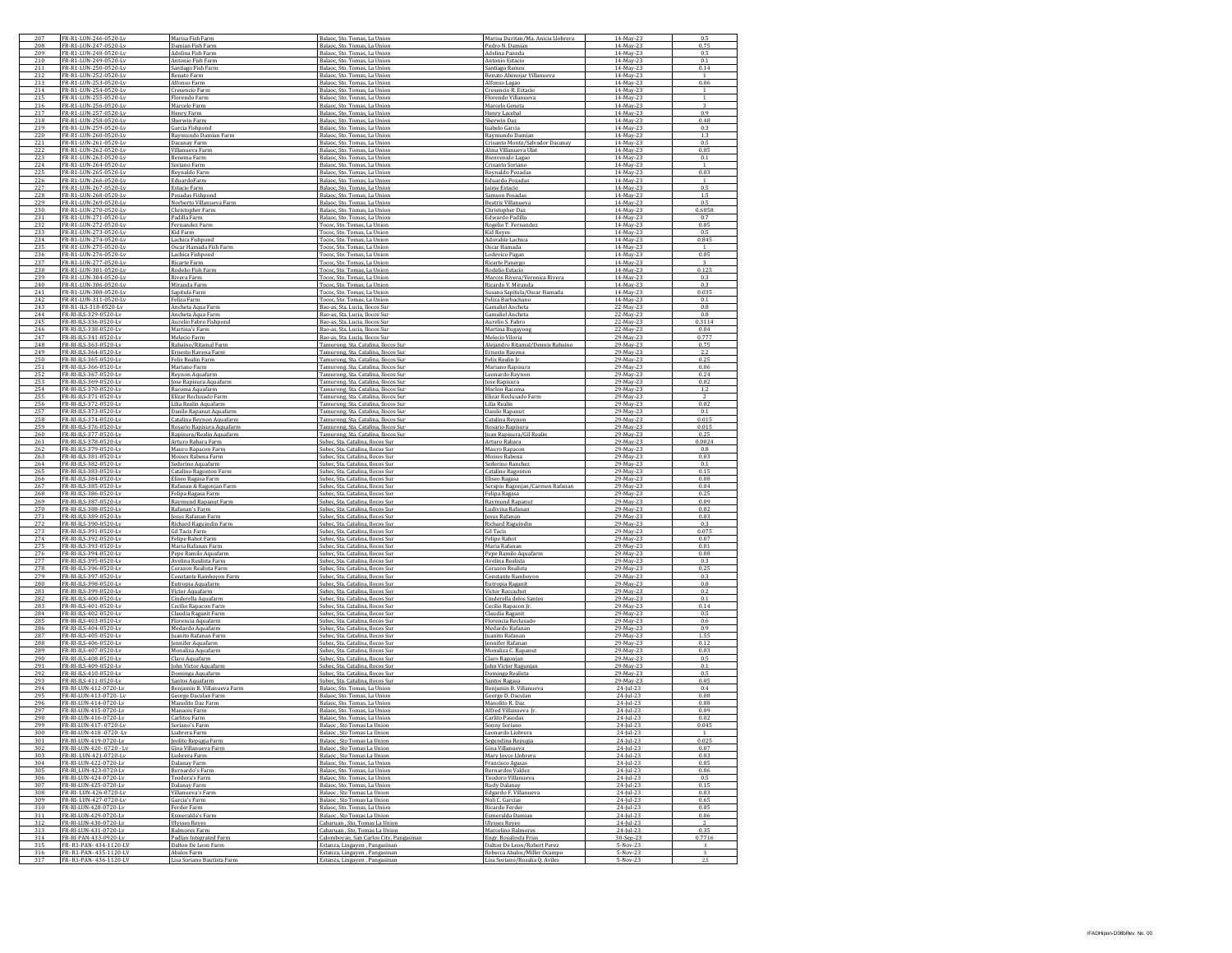| 318        | FR-R1-PAN-437-1120-LV                          | Esperanza Bautista Farm                            | Estanza, Lingayen, Pangasinan                                        | Esperanza Bautista/Rhodora Bautista                                | 5-Nov-23                 | $\mathbf{2}$                   |
|------------|------------------------------------------------|----------------------------------------------------|----------------------------------------------------------------------|--------------------------------------------------------------------|--------------------------|--------------------------------|
| 319        | FR-R1-PAN-438-1120-LV                          | Florentina Abalos Farm                             | Estanza, Lingayen, Pangasinan                                        | Florentina Abalos/Analou Gallardo                                  | 5-Nov-23                 | $\mathbf{1}$                   |
|            |                                                |                                                    |                                                                      | Joe Bautista/Ricky Estrada                                         |                          | $\,$ 2                         |
| 320        | FR-R1-PAN-439-1120-LV                          | oe Bautista Farm                                   | Estanza, Lingayen , Pangasinan                                       |                                                                    | 5-Nov-23                 |                                |
| 321        | FR-R1-PAN-440-1120-LV                          | Severino Villanueva Farm                           | Estanza, Lingayen, Pangasinan                                        | Severino Villanueva/Romeo Dulce                                    | 5-Nov-23                 | 0.5                            |
| 322        | FR-R1-PAN-441-1120-LV                          | Orpilla Farm                                       | Estanza, Lingayen, Pangasinan                                        | Rodolfo Dulce                                                      | 5-Nov-23                 | 4                              |
| 323        | FR-R1-PAN-442-1120-LV                          | Lina M. Gallardo Farm                              | Estanza, Lingayen, Pangasinan                                        | Lina M. Gallardo/Dionisio M. Gallardo                              | 5-Nov-23                 | 0.5                            |
|            |                                                |                                                    |                                                                      |                                                                    |                          |                                |
| 324<br>325 | FR-R1-PAN-443-1120-LV<br>FR-R1-PAN-444-1120-LV | Loreta Aquino Farm<br>Julie Bandong Farm           | Estanza, Lingaven , Pangasinan<br>Estanza, Lingayen, Pangasinan      | Loreta Aquino/Joel Mangabay<br>Danny Bandong/Julie Bandong         | 5-Nov-23<br>5-Nov-23     |                                |
| 326        | FR-R1-PAN-445-1120-LV                          | Tony Abalos Farm                                   | Estanza, Lingayen, Pangasinan                                        | Tony Abalos/Guillermo Aviles                                       | 5-Nov-23                 | $\overline{2}$                 |
| 327        | FR-R1-PAN-446-1120-LV                          | Marcelina Milo Farm                                | Estanza, Lingayen, Pangasinan                                        | Mer Abalos/Jesus Mamuyac                                           | 5-Nov-23                 |                                |
| 328        | FR-R1-PAN-447-1120-LV                          | Abalos Dizon Farm                                  | Estanza, Lingayen, Pangasinan                                        | Orlando Abalos/<br>William Dizon                                   | 5-Nov-23                 | $\overline{3}$                 |
| 329        | FR-R1-PAN-448-1120-LV                          | un Mamuyac Farm                                    | Estanza, Lingayen, Pangasinan                                        | Jun Mamuyac/<br>Robert Q. Aviles                                   | 5-Nov-23                 | $\mathbf{1}$                   |
| 330        | FR-R1-PAN-449-1120-LV                          | oreta Aquino Farm                                  | Estanza, Lingayen, Pangasinan                                        | Loreta Aquino/Arturo Mendoza                                       | 5-Nov-23                 | $\,$ 2 $\,$                    |
| 331        | FR-R1-PAN-450-1120-LV                          | Mer Navarro Farm                                   | Estanza, Lingayen, Pangasinan                                        | Mer Navarro/                                                       | 5-Nov-23                 | $\overline{2}$                 |
| 337        | FR-R1-PAN-451-1120-LV                          | Wendy Obinque Farn                                 | Estanza, Lingayen, Panga                                             | Tita Mamuvac<br>Wendy Obinque/Rizaldy Dulce                        | $5-Nov-23$               | s.                             |
|            |                                                |                                                    |                                                                      | Resty Ocampo/                                                      |                          | $\mathbf{1}$                   |
| 333        | FR-R1-PAN-452-1120-LV                          | Resty Ocampo Farm                                  | Estanza, Lingaven, Pangasinan                                        | Bobby Dulce                                                        | 5-Nov-23                 |                                |
| 334        | FR-R1-PAN-453-1120-LV                          | <b>Bonie Perez Farm</b>                            | Estanza, Lingayen, Pangasinan                                        | Mar Navarro/Bonie Perez                                            | 5-Nov-23                 | $\overline{2}$                 |
| 335        | FR-R1-PAN-454-1120-LV                          | luan Ocampo Farm                                   | Estanza, Lingaven , Pangasinan                                       | Sabilo Ocampo/<br>luan Ocampo                                      | 5-Nov-23                 | $\mathbf{1}$                   |
| 336        | FR-R1-PAN-455-1120-LV                          | Primitivo Abalos Farm                              | Estanza, Lingaven , Pangasinan                                       | Primitivo Abalos/Elven S. Felarca                                  | 5-Nov-23                 | $\overline{\mathbf{z}}$        |
| 337        | FR-R1-PAN-456-1120-LV                          | Lito Castro Farm                                   | Estanza, Lingayen , Pangasinan                                       | Lito Castro/Sanielito Aviles                                       | 5-Nov-23                 | 25                             |
| 338        | FR-R1-PAN-457-1120-LV                          | Lauro Manuel Farm                                  | Estanza, Lingayen, Pangasinan                                        | Lauro Manuel/                                                      | 5-Nov-23                 | $\overline{2}$                 |
|            |                                                |                                                    |                                                                      | Abundio Manuel                                                     |                          |                                |
| 339        | FR-R1-PAN-458-1120-LV                          | M. Perez Farm                                      | Estanza, Lingayen, Pangasinan                                        | Sabina Mangabay/<br>Michelle S. Perez                              | 5-Nov-23                 | $\mathbf{1}$                   |
| 340        | FR-R1-PAN-459-1120-LV                          | Ramon Navarro Farm                                 | Estanza, Lingayen, Pangasinan                                        | Ramon Navarro/John Paul Perez<br>Conrado Esmada/Maria Cecelia S.   | 5-Nov-23                 | 3<br>$\overline{3}$            |
| 341        | FR-R1-PAN-460-1120-LV                          | Conrado Esmada Farm                                | Estanza, Lingayen, Pangasinan                                        | Perez                                                              | 5-Nov-23                 |                                |
| 342        | FR-R1-PAN-461-1120-LV                          | Eduardo Santos Farm                                | Estanza, Lingayen, Pangasinan                                        | Eduardo Santos/                                                    | 5-Nov-23                 | 4                              |
| 343        | R-R1-PAN-462-1120-LV                           | Hipolito Perez Farm                                | Estanza, Lingayen, Pangasinan                                        | Benigno Santos Ir.<br>Modesta Abalos/Hipolito Perez                | 5-Nov-23                 | 3.5                            |
|            |                                                |                                                    |                                                                      | August Cabornay (owner)                                            |                          | $\,$ 1                         |
| 344        | FR-R1-PAN-463-1220-Lv                          | Lily Cabornay Farm                                 | Magtaquing, Bugallon, Pangasinan                                     | Enriquez Sabangan (Caretaker)                                      | 2-Dec-23                 |                                |
| 345        | FR-R1-PAN-464-1220-Lv                          | Eugenio Padilla Sr Farm                            | Magtaquing, Bugallon, Pangasi                                        | Mark Padilla (lessee)                                              | 2-Dec-23                 | 0.0486                         |
| 346        | FR-R1-PAN-465-1220-Lv                          | Barbara Farm                                       | Magtaquing, Bugallon, Pangasinan                                     | Barbara Bravo Tinidor (lessee)<br>Emmanuel Bravo Magat (Caretaker) | 2-Dec-23                 | 1.2                            |
| 347        | FR-R1-PAN-466-1220-Lv                          | <b>Ouezon Farm</b>                                 | Magtaquing, Bugallon, Pangasinan                                     | Salid Seanio/Jon Jon N. Quezon                                     | 2-Dec-23                 | 13                             |
| 348<br>349 | FR-R1-PAN-467-1220-Lv                          | De Vera Farm                                       | Magtaquing, Bugallon, Pangasinan                                     | Olivia Peralta/Reynaldo De Vera                                    | 2-Dec-23                 | <sup>1</sup><br>5.             |
| 350        | FR-R1-PAN-468-1220-Lv<br>FR-R1-PAN-469-1220-Lv | Tabora Fish Farm<br>Navarro Fish Farm              | Magtaquing, Bugallon, Pangasinan<br>Magtaquing, Bugallon, Pangasinan | <b>Buddy Tabora</b><br>Rodel U. Navarro                            | 2-Dec-23<br>2-Dec-23     | 0.5                            |
| 351        | FR-R1-PAN-470-1220-Lv                          | Caoile/ Urbano Farm                                | Magtaquing, Bugallon, Pangasinan                                     | Charita Caoile/Flora & Jose Aviles                                 | 2-Dec-23                 | 4.5                            |
| 352        | FR-R1-PAN-471-1220-Lv                          | Aldo Aqua Farm                                     | Magtaquing, Bugallon, Pangasinan                                     | Alejandro P. Zaratan                                               | 2-Dec-23                 | $\overline{2}$                 |
| 353<br>354 | FR-R1-PAN-472-1220-Lv                          | Peter Soriano Farm                                 | Magtaquing, Bugallon, Pangasinan                                     | Peter Soriano/Rodolfo Zaratan                                      | 2-Dec-23                 | 0.25                           |
| 355        | FR-R1-PAN-473-1220-Lv<br>FR-R1-PAN-474-1220-Lv | Robinson/Austria Aquafarm<br>Rudilyn Aquino Farm   | Magtaquing, Bugallon, Pangasinan<br>Magtaquing, Bugallon, Pangasinan | Narcisa Robinson/James Austria<br>Rudilyn Aquino/Karen Mallo       | 2-Dec-23<br>2-Dec-23     | 1.5                            |
| 356        | FR-R1-PAN-475-1220-Lv                          | Primicias/Bravo Aquafarm                           | magtaquing, Bugallon, Pangasinan                                     | Jeffrey Primicias/Cris Bravo                                       | 2-Dec-23                 | 1.5                            |
| 357        | FR-R1-PAN-476-1220-Lv                          | Florencio R. Turay Ir. Aquafarm                    | Magtaquing, Bugallon, Pangasinan                                     | Florencio Turay                                                    | 2-Dec-23                 | 0.5                            |
| 358        | FR-R1-PAN-477-1220-Lv                          | Garcia Farm                                        | Magtaquing, Bugallon, Pangasinan                                     | Vilma Garcia & Agapito Sabangan/                                   | 2-Dec-23                 | 2.01                           |
| 359        | FR-R1-PAN-478-1220-Lv                          | Al Bravo Magat Farm                                | Magtaquing, Bugallon, Pangasinan                                     | Rowena Garcia<br>Al B. Magat                                       | 2-Dec-23                 | 0.9                            |
| 360        | FR-R1-PAN-479-1220-Lv                          | esus S. Gallardo Fishpond                          | Magtaquing, Bugallon, Pangasinan                                     | Ronald G. Gallardo                                                 | 2-Dec-23                 | 1.2                            |
| 361        | FR-R1-PAN-480-1220-Lv                          | Perlyn Q. Balagot Farm                             | Magtaquing, Bugallon, Pangasinan                                     | Lamberto M. Perez. In                                              | 2-Dec-23                 | $\overline{2}$                 |
| 362<br>363 | FR-R1-PAN-481-1220-Lv                          | Jerry Macaraeg Farm                                | Magtaquing, Bugallon, Pangasinan                                     | Efren Bravo/Jerry Macaraeg                                         | $2 - Dec-23$             | 1.6                            |
| 364        | FR-R1-PAN-482-1220-Lv<br>FR-R1-PAN-483-1220-Lv | Romeo's Farm<br>Leonardo's Farm                    | Magtaquing, Bugallon, Pangasinan<br>Magtaquing, Bugallon, Pangasinan | Romeo Soriano<br>Leonardo B. Estratada                             | $2 - Dec-23$<br>2-Dec-23 | $0.8\,$                        |
| 365        | FR-R1-PAN-484-1220-Lv                          | Bert Farm                                          | Magtaquing, Bugallon, Pangasinan                                     | Bert Candot/Jose Carrera                                           | 2-Dec-23                 | $\,$                           |
| 366        | FR-R1-PAN-485-1220-Lv                          | Victoriano's Farm                                  | Magtaquing, Bugallon, Pangasinan                                     | Jesus Macaraeg/Victoriano Palaganas                                | 2-Dec-23                 | $\,$ 1 $\,$                    |
| 367        | FR-R1-PAN-486-1220-Lv                          |                                                    |                                                                      |                                                                    |                          | $\mathbf{1}$                   |
| 368        | FR-R1-PAN-487-1220-Lv                          | Magat Aquafarm<br>Peralta Farm                     | Magtaquing, Bugallon, Pangasinan<br>Magtaquing, Bugallon, Pangasinan | Joswe Magat/Norma Valencia<br>Mat Peralta/Victor Palma [r]         | 2-Dec-23<br>2-Dec-23     | $\overline{1}$                 |
| 369        | FR-R1-PAN-488-1220-Lv                          | Vidal Farm                                         | Magtaquing, Bugallon, Pangasinan                                     | Marcy Vidal                                                        | 2-Dec-23                 |                                |
| 370        | FR-R1-PAN-489-1220-Lv                          | Macaraeg Fish Farm                                 | Magtaquing, Bugallon, Pangasinan                                     | Lucy Bravo// Arsenia Macaraeg                                      | 2-Dec-23                 | 0.25                           |
| 371<br>372 | FR-R1-PAN-490-1220-LV<br>FR-R1-PAN-491-1220-Lv | Mallo Fish Farm                                    | Magtaquing, Bugallon, Pangasinan                                     | Rosie Mallo                                                        | $2 - Dec-23$             | 1.5<br>1.5606                  |
|            |                                                | Evelyn dela Cruz Aqua Farm                         | Magtaquing, Bugallon, Pangasinan                                     | Evelyn P. dela Cruz<br>Aguido dela Cruz / Andres dela Cruz,        | 2-Dec-23                 | $\,$ 1                         |
| 373        | FR-R1-PAN-492-1220-Lv                          | Dela Cruz Aquafarm                                 | Magtaquing, Bugallon, Pangasinan                                     |                                                                    | 2-Dec-23                 |                                |
| 374        | FR-R1-PAN-493-1220-Lv                          | Mercado Fish Farm                                  | Magtaquing, Bugallon, Pangasinan                                     | Brenda Mercado                                                     | 2-Dec-23                 | 0.05                           |
| 375<br>376 | FR-R1-PAN-494-1220-Lv<br>FR-R1-PAN-495-1220-Lv | Camposano Farm<br>Santos Farm                      | Magtaquing, Bugallon, Pangasinan<br>Magtaquing, Bugallon, Pangasinan | Romeo Camposano<br>Adelia Navarro/Richard M. Santos                | 2-Dec-23<br>2-Dec-23     | 1.4<br>12                      |
| 377        | FR-R1-PAN-496-1220-Lv                          | Valerio Farm                                       | Magtaquing, Bugallon, Pangasinan                                     | Bonifacio M, Valerio                                               | 2-Dec-23                 | 0.09                           |
| 378        | FR-R1-PAN-497-1220-Lv                          | Malicdec Farm                                      | Magtaquing, Bugallon, Pangasinan                                     | Rosie Saratan/Lorna Dela Cruz                                      | 2-Dec-23                 |                                |
| 379        | FR-R1-PAN-498-1220-Lv                          | Leo Magat Agua Farm                                | Magtaquing, Bugallon, Pangasinan                                     | Leonelo Magat                                                      | 2-Dec-23                 | $\mathbf{1}$                   |
| 380        | FR-R1-PAN-499-1220 - LV                        | Ventecruz Aqua Farm                                | Magtaquing, Bugallon, Pangasinan                                     | Cristituto Ventecruz/Florante Macarais                             | 2-Dec-23                 | 3.5                            |
| 381        | FR-R1-PAN-500-1220-Lv                          | Camposano Farm                                     | Magtaquing, Bugallon, Pangasinan                                     | Reynaldo Q. Camposano                                              | 2-Dec-23                 | 1.2                            |
| 382        |                                                |                                                    |                                                                      |                                                                    |                          |                                |
| 383<br>384 | FR-R1- PAN-501-1220-Lv                         | Rogelio Bravo Sabangan Farm                        | Magtaquing, Bugallon, Pangasinan                                     | Rogelio B. Sabangan                                                | 2-Dec-23                 |                                |
|            | FR-R1-PAN-502-1220-Lv                          | Mat's Farm                                         | Magtaquing, Bugallon, Pangasinan                                     | Menandro F. Tandoc                                                 | 2-Dec-23                 | 1.14                           |
| 385        | FR-R1-PAN-503-1220-Lv<br>FR-R1-PAN-504-1220-Lv | Eric P. Yanguiling Farm                            | Magtaquing, Bugallon, Pangasinan                                     | Eric P. Yanguiling                                                 | 2-Dec-23<br>2-Dec-23     | 1.1<br>1.7                     |
| 386        | FR-R1-PAN-505-1220-Lv                          | RB Yanquiling Farm<br>Leonito Bravo Bautista Farm  | Magtaquing, Bugallon, Pangasinan<br>Magtaquing, Bugallon, Pangasinan | Roberto Yanquiling, Jr.<br>Leonito B. Bautista                     | 2-Dec-23                 | $1.1\,$                        |
| 387        | FR-R1-PAN-506-1220-Lv                          | Lina's Farm                                        | Magtaquing, Bugallon, Pangasinan                                     | Lina Bravo/Victoriano Soriano                                      | 2-Dec-23                 |                                |
| 388        | FR-R1-PAN-507-1220-Lv                          | Balong's Farm                                      | Magtaquing, Bugallon, Pangasinan                                     | Balong Sison/Eddie Bravo                                           | 2-Dec-23                 |                                |
| 389        | FR-R1-PAN-508-1220-Lv                          | Zaratan Fish Farm                                  | Magtaquing, Bugallon, Pangasinan                                     | Peralta Zaratan/Isaias Zaratan                                     | 3-Dec-23                 | 14                             |
|            |                                                |                                                    |                                                                      |                                                                    |                          |                                |
| 391        | FR-R1-PAN-510-1220-Lv                          | Bravo Fish Farm                                    | Magtaquing, Bugallon, Pangasinan                                     | Regalo Estratada/                                                  | 3-Dec-23                 | 12                             |
|            |                                                |                                                    |                                                                      | Alma Bravo                                                         |                          | 0.9                            |
| 392<br>393 | FR-R1-PAN-511-1220-Lv<br>FR-R1-PAN-512-1220-Lv | Renato Soriano Palma Fishpond<br>Mat's Farm        | Magtaquing, Bugallon, Pangasinan<br>Magtaquing, Bugallon, Pangasinan | Renato S. Palma<br>Mario F. Tandoc                                 | 3-Dec-23<br>3-Dec-23     | 6                              |
| 394        | FR-R1-PAN-513-1220-Ly                          | Keith Flores Farm                                  | Magtaquing, Bugallon, Pangasinan                                     | Marks P. Dela Cru:                                                 | 3-Dec-23                 |                                |
| 395        | FR-R1-PAN-514-1220-Lv                          | Jefrey Sabangan Farm                               | Magtaquing, Bugallon, Pangasinan                                     | Jefrey S. Sabnagan                                                 | 3-Dec-23                 | 0.875                          |
| 396        | FR-R1-PAN-515-1220-Lv                          | Quezon Fish Farm                                   | Magtaquing, Bugallon, Pangasinan                                     | Rachell Quezon/Leopoldo Quezon                                     | 3-Dec-23                 | 0.1621<br>2.8                  |
| 397<br>398 | FR-R1-PAN-516-1220-Lv<br>FR-R1-PAN-517-1220-Lv | Barrozo Farm<br>Ronel Llona Farm                   | Magtaquing, Bugallon, Pangasinan<br>Magsaysay, Labrador, Pangasinan  | Roy Cruz/Rudy Barrozo<br>Ronel Llona                               | 3-Dec-23<br>10-Dec-23    | 1.2                            |
| 399        | FR-R1-PAN-518-1220-Lv                          | Michael Angelo M. Arcinal Farm                     | Magsaysay, Labrador, Pangasinan                                      | Jaime Fabia                                                        | 10-Dec-23                | 1.6                            |
| 400        | FR-R1-PAN-519-1220-Lv                          | Layson Farm                                        | Magsaysay, Labrador, Pangasinan                                      | Elisa S. Layson                                                    | 10-Dec-23                | 25                             |
| 401        | FR-R1-PAN-520-1220-Lv                          | Layson Farm                                        | Magsaysay, Labrador, Pangasinan                                      | Peter Layson                                                       | 10-Dec-23                | $\mathbf{2}$<br>$\overline{2}$ |
| 402        | FR-R1-PAN-521-1220-Lv                          | Recto-Lita Farm                                    | Magsaysay, Labrador, Pangasinan                                      | Bienvenido Estrada/Ricardo<br>Fernandez                            | 10-Dec-23                |                                |
| 403        | FR-R1-PAN-522-1220-Lv                          | effrey O. Nastor Farm                              | Magsaysay, Labrador, Pangasinan                                      | Jeffrey O. Nastor                                                  | 10-Dec-23                | 1.5                            |
| 404<br>405 | FR-R1-PAN-523-1220-Lv<br>FR-R1-PAN-524-1220-Lv | Cesario C. Uson Farm<br>Reynard Sison Rosario Farm | Estanza, Lingayen, Pangasinan<br>Estanza, Lingayen, Pangasinan       | Cesario C. Uson<br>Reynard S, Rosario                              | 10-Dec-23<br>10-Dec-23   | $\overline{2}$<br>2            |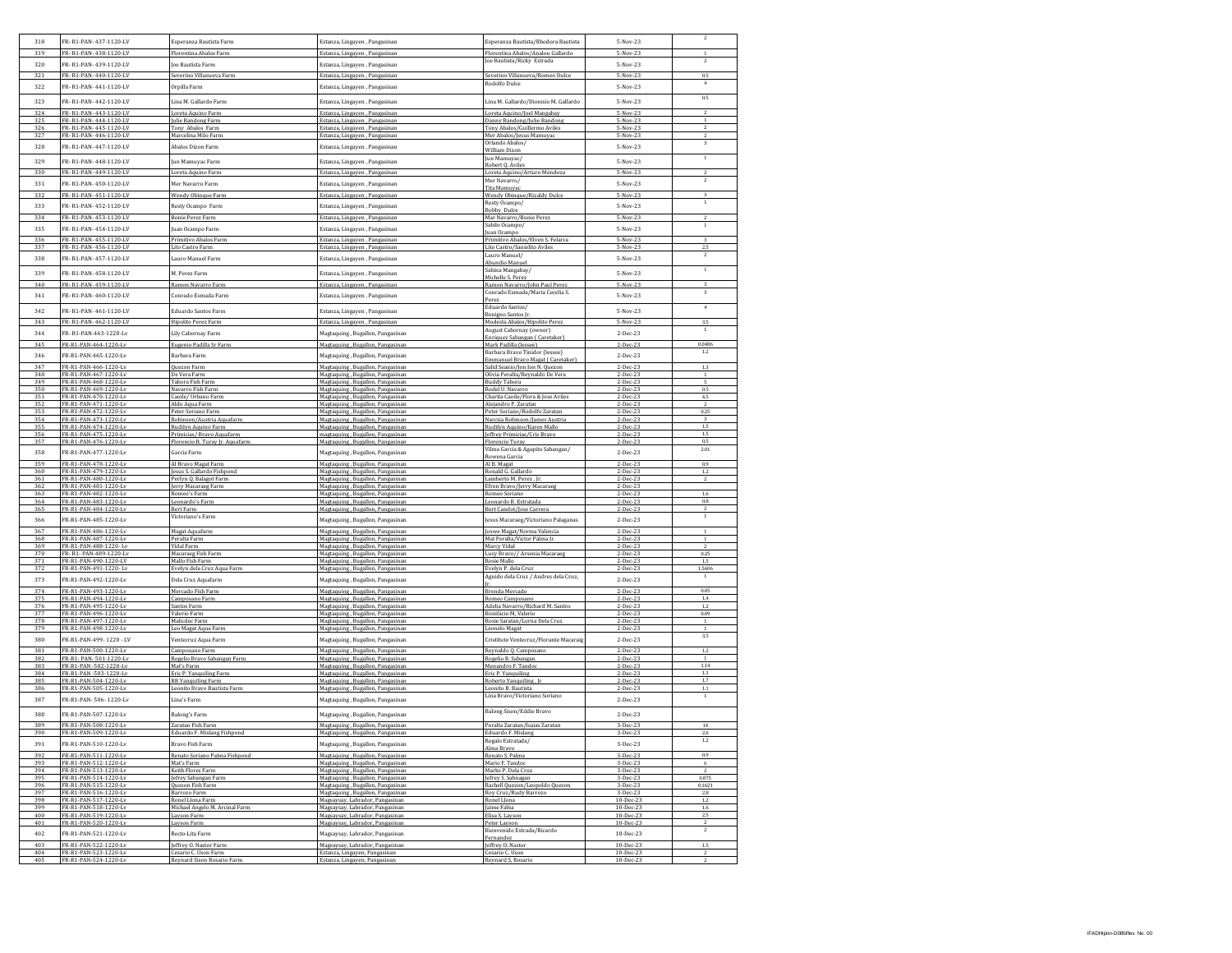| 406        | FR-R1-PAN-525-1220-Lv                              | Mendoza Farm                               | Estanza, Lingayen, Pangasinan                                              | Jun Valenzuela/Eduardo Mendoza                  | 10-Dec-23                 |                       |
|------------|----------------------------------------------------|--------------------------------------------|----------------------------------------------------------------------------|-------------------------------------------------|---------------------------|-----------------------|
| 407        | FR-R1-PAN-526-1220-Lv                              | Robert C.Uson Farm                         | Magsaysay, Labrador, Pangasinan                                            | Robert C.Uson                                   | 10-Dec-23                 |                       |
| 408<br>409 | FR-R1-PAN-527-1220-Lv                              | Erlinda E. Uson Farm                       | Magsaysay, Labrador, Pangasinar                                            | Marlon Domalanta/Erlinda E. Uson                | 10-Dec-23                 | $\overline{2}$        |
|            | FR-R1-PAN-528-1220-Lv                              | Christopher V. Navarro Farm                | Estanza, Lingayen, Pangasinan                                              | Christopher V. Navarro                          | $10 - Dec-23$             | 1.8                   |
| 410        | FR-R1-PAN-529-1220-Lv                              | Silvino Farm                               | Estanza, Lingayen, Pangasinan                                              | Mariza Silvino                                  | 10-Dec-23                 | 1.2                   |
| 411        | FR-R1-PAN-530-1220-Ly                              | Raymark V. Ignacio Farm                    | Estanza, Lingayen, Pangasinan                                              | Romel Mustajo / Reymark Ignacio                 | 10-Dec-23                 | 3                     |
| 412        | FR-R1-PAN-531-1220-Lv                              | Robert P. Ignacio Farm                     | Estanza, Lingayen, Pangasinan                                              | Robert P. Ignacio                               | 10-Dec-23                 | $\mathbf{1}$          |
| 413        | FR-R1-PAN-532-1220-Lv                              | Jonathan S. Mercado Farm                   | Estanza, Lingayen, Pangasinan                                              | Jonathan Mercado                                | 10-Dec-23                 |                       |
| 414        | FR-R1-PAN-533-1220-Lv                              | Fermandielo M. Sison Farm                  | Estanza, Lingayen, Pangasinan                                              | Felix Castro                                    | 10-Dec-23                 | 3                     |
| 415        | R-R1-LUN-534-1220-Lv                               | A & J Aqua Farm and Trading                | ita. Rita, Agoo, La Union                                                  | Sheryl Ann P. Galbar                            | 15-Dec-23                 |                       |
| 416        | FR-R1-PAN-535-0121-Lv<br>FR-R1-PAN-536-0121-LV     | Dagupan Aqua Farm                          | Bonuan Binloc, Dagupan City                                                | Arlito Gomez                                    | 15-Jan-23                 |                       |
| 417        |                                                    | DOD and Sons Phil., Inc.                   | Basing, Binmaley, Pangasinan                                               | Dominador D. Domalanta, Ir                      | 22-Jan-23                 | 10                    |
| 418        | FR-R1-PAN-537-0221-Lv                              | Wilfredo F. Tandoc Farm                    | Magtaquing, Bugallon, Pangasinar                                           | Wilfredo F. Tandoo                              | 24-Feb-23                 | $\overline{2}$        |
| 419        | FR-R1-PAN-538-0221-Lv                              | Alberto F. Tandoc Farm                     | Magtaquing, Bugallon, Pangasinan                                           | Alberto F. Tandoc                               | 24-Feb-23                 | 0.76                  |
| 420        | FR-R1-PAN-539-0221-Ly                              | Jerry Gil P. Fabia Farm                    | Magtaquing, Bugallon, Pangasinan                                           | Jerry Gil P. Fabia                              | 24-Feb-23                 |                       |
| 421        | FR-R1-PAN-540-0221-Ly                              | Jessie Austria Vidal Farn                  | Magtaquing, Bugallon, Pangasinan                                           | Jessie A. Vidal                                 | 24-Feb-23                 |                       |
| 422        | FR-R1-PAN-541-0221-Lv                              | Isabelo Sabangan Farm                      | Magtaquing, Bugallon, Pangasinan                                           | Terry Cervantes/Isabelo Sabangan                | 24-Feb-23                 | 1.5                   |
| 423        | FR-R1-PAN-542-0221-Lv                              | Amparo Santos Farm                         | Magtaquing, Bugallon, Pangasinar                                           | Amparo Santos                                   | 24-Feb-23                 | 1.2                   |
| 424        | FR-R1-PAN-543-0221-Lv                              | Castillo Brothers Aqua Farm                | Magtaquing, Bugallon, Pangasinan                                           | Oliver Castillo                                 | 24-Feb-23                 | $4.4\,$               |
| 425        | FR-R1-PAN-544-0221-Lv                              | Salazar Aquafarm                           | Magtaquing, Bugallon, Pangasinan                                           | Apolinario Salazar Jr./Freddy Vince             | 24-Feb-23                 | 3.3                   |
|            |                                                    |                                            |                                                                            | Cruz                                            |                           |                       |
| 426        | FR-R1-PAN-545-0221-Lv                              | Dave Rivera Aquafarm                       | Domalandan, Lingayen, Pangasinan                                           | Dave Rivera/Rissa Malicdem                      | 24-Feb-23                 | $\overline{1}$        |
| 427        | FR-R1-PAN-546-0221-Lv                              | Wilma Navarro Aquafarr                     | Dulig, Labrador, Pangasinan                                                | Wilma Navarro/Rissa Malicden                    | 24-Feb-23                 | 1.3                   |
| 428        | FR-R1-PAN-547-0221-Lv                              | Gualberto Doria Aquafarm                   | Maasin, Mangaldan, Pangasinan                                              | Gualberto Doria                                 | 26-Feb-23                 | 0.5                   |
| 429        | FR-R1-PAN-548-0421-Lv                              | Reymond Farm                               | Magtaquing, Bugallon, Pangasinan                                           | Reymond Abarrozo                                | 22-Apr-24                 | 1.3                   |
| 430        | FR-R1-PAN-549-0421-Lv                              | Lucila Farm                                | Magtaquing , Bugallon, Pangasinar                                          | Lucila V. Pasco                                 | 22-Apr-24                 | 1.4                   |
| 431        | FR-R1-PAN-550-0421-Lv                              | Sergio Jr. Farm                            | Magtaquing, Bugallon, Pangasinan                                           | Sergio O. Bravo Ir                              | 22-Apr-24                 | 1.5                   |
| 437        | FR-R1-PAN-551-0421-Lv                              | Bienvenido Farm                            | Magtaquing, Bugallon, Pangasinan                                           | CLB. Pesavor                                    | 22-Apr-24                 | 1.9                   |
| 433        | FR-R1-PAN-552-0421-Lv                              | Edwin Amigo Farm                           | Magtaquing, Bugallon, Pangasinan                                           | Edwin S. Amigo Jr                               | 22-Apr-24                 | 0.9                   |
| 434        | R-R1-PAN-553-0421-Lv                               | <b>Edmund Amigo Farm</b>                   | Magtaquing, Bugallon, Pangasinan                                           | Edmund S. Amigo                                 | 22-Apr-24                 | 0.9                   |
| 435        | FR-R1-PAN-554-0421-Lv                              | Cesar Dadacay Farm                         | Magtaquing, Bugallon, Pangasinan                                           | Cesar O. Dadacay                                | 22-Apr-24                 | -1                    |
| 436        | FR-R1-PAN-555-0421-Lv                              | Edfer Amigo Farm                           | Magtaquing, Bugallon, Pangasinan                                           | Edfer S. Amigo                                  | 22-Apr-24                 | 0.9                   |
| 437        | FR-R1-PAN-556-0421-Lv                              | Corleto's Farm                             | Magtaquing, Bugallon, Pangasinar                                           | Corleto B. Sabangan                             | 22-Apr-24                 | 3                     |
| 438        | FR-R1-PAN-557-0421-Lv                              | Noli DV Farm                               | Magtaquing, Bugallon, Pangasinan                                           | Noli de Vera/Arnulfo Galvez                     | 22-Apr-24                 | 0.52                  |
| 439        | FR-R1-PAN-558-0521-Pm                              | Lopez Aqua Farm                            | Balagan, Binmaley, Pangasinan                                              | Marcos Lopez                                    | 5-May-24                  | 6                     |
| 440        | FR-R1-PAN-559-0521-Lv                              | RCV/Belen Farm                             | San Miguel, Bani Pangasinan                                                | Romeo Jordan De Vera/Florence                   | 5-May-24                  | 28                    |
|            |                                                    |                                            |                                                                            | Sarmiento                                       |                           |                       |
| 441        | FR-R1-PAN-560-0621-Lv                              | Domy Aqua Farn                             | Laois. Labrador, Pangasinan                                                | Dominador Arenas                                | 10-lun-24                 | 3                     |
| 442        | FR-R1-PAN-561-0621-Lv                              | Cagampan Farm                              | Magsaysay, Labrador, Pangasinan                                            | Julius V. Cagampan                              | $10 - \frac{1}{10} - 24$  | 1.2                   |
|            |                                                    |                                            |                                                                            |                                                 |                           |                       |
| 443        | FR-R1-PAN-562-0621-Lv                              | Fernandez Aqua Farm                        | Dulig, Labrador, Pangasinan                                                | Paolo Fernandez/Perfecto Fernandez              | 10-Jun-24                 |                       |
| 444        | FR-R1-PAN-563-0621-Ly                              | Jun Palma Farm                             | Oulig, Labrador, Pangasinan                                                | Amado P. Palma Ir                               | $10$ -lun-24              | 1.2                   |
| 445        | FR-R1-PAN-564-0621-Lv                              | Servillano Zacarias Jr. Farm               | Dulig, Labrador, Pangasinan                                                | Servillano Zacarias J                           | 10-jun-24                 | 1.5                   |
| 446        | FR-R1-PAN-565-0621-Lv                              | Richard Camacho Farm                       | Estanza, Lingayen, Pangasinan                                              | Roger Ignacio                                   | $10$ -Jun-24              | $\overline{1}$        |
| 447        | FR-R1-PAN-566-0621-Lv                              | Jessie Del Rosario Farm                    | Estanza, Lingayen, Pangasinan                                              | Junior Ignacio                                  | 10-jun-24                 | $\,1\,$               |
| 448        | FR-R1-PAN-567-0621-Lv                              | De Guzman Farm                             | Estanza, Lingayen, Pangasinan                                              | Danny Ignacio                                   | 10-Jun-24                 |                       |
| 449        | FR-R1-PAN-568-0621-Lv                              | Know Well Agribiz Integrated Farm          | Tugui Grande, Bani, Pangasinan                                             | Noeljon Marbella                                | $11 - \frac{100 - 24}{2}$ | 16                    |
| 450        | FR-R1-LUN-569-0921-Lv                              | UNICORP Agri-Aqua Ventures, Inc.           | Ubagan, Sto. Tomas, La Union                                               | Jinxiong Jacob Li                               | 24-Sep-24                 | 4.5                   |
| 451        | FR-R1-PAN-570-1021-Lv                              | Roschazz Farm                              | Estanza, Lingayen, Pangasinan                                              | <b>Bennet Meepegama</b>                         | 8-0ct-24                  | 4.076                 |
| 452        | FR-R1-LUN-571-0122-Lv                              | Josami Aquaculture Farm                    | Tococ, Sto. Tomas, La Union                                                | Salvador Saberola [r                            | 27-Jan-25                 |                       |
|            |                                                    |                                            | REGION II (11 farms, 8.7<br><sup>71</sup> hectares                         |                                                 |                           |                       |
| 453        | FR-R2-Cag-001-080514-Lv                            | Asuncion Brother's Fish Farm               | Pata East, Claveria, Cagayan                                               | Bernardo Asuncion                               | renewal on process        | 3.07                  |
| 454        | FR-R2-Cag-002-080514-Lv                            | Claveria Brackishwater Fish Farm           | Pata East, Claveria, Cagayan                                               | BFAR-R02 (John Figuracion)                      | renewal on process        | $\mathbf{1}$          |
| 455        | FR-R2-Cag-003-090814-Ly                            | CSUA-Agua Farm                             | CSU-Aparri Compound, Maura, Aparri, Cagayar                                | CSU-Aparri (Leonardo F. Layugan)                | renewal on process        | 0.5                   |
| 456        | FR-R2-Cag-004-090814-Lv                            | Northern Luzon Technology Outreach Station | Simpatuyo, Sta. Teresita, Cagayan                                          | BFAR-R02 (Quirino G. Pascua & Betty             | renewal on process        | 2.8                   |
|            |                                                    |                                            |                                                                            | Mr. Elisanto Valencia                           | renewal on process        | 0.06                  |
|            |                                                    |                                            |                                                                            |                                                 |                           |                       |
| 457        | FR-R2-Cag-005-082316-L                             | E-Valencia's Fish Farn                     | Macanaya, Aparri, Cagayan                                                  |                                                 |                           |                       |
| 458<br>459 | FR-R2-Cag-006-082346-Lv                            | R-Valencia's Fish Farm                     | Macanaya, Aparri, Cagayan                                                  | Mr. Rodrigo Valencia                            | renewal on process        | 0.06<br>0.05          |
|            | FR-R2-Cag-007-082516Lv                             | Gonzaga's Fish Farm                        | Pata East, Claveria, Cagayan                                               | Ms. Jocelyn A. Gonzag                           | renewal on process        |                       |
| 460        | FR-R2-Cag-008-082516Lv                             | <b>Asuncion's Fish Farm</b>                | Pata East, Claveria, Cagayan                                               | Mr. Richard Asuncion                            | renewal on process        | 0.06                  |
| 461        | FR-R2-Cag-009-082516Ly                             | Antonio's Fish Farm                        | Pata East, Claveria, Cagayan                                               | Mr. Sammy Antonio                               | renewal on process        | 0.06                  |
| 462        | FR-R2-Cag-010-082616Lv                             | Bayani's Fish Farm                         | Tayak-Siguiran, abulag, Cagayan                                            | Mr. Jenaro Bayani                               | renewal on process        | 0.05                  |
| 463        | FR-R2-Cag-011-12061616-Lv                          | <b>Bisguera's Fish Farm</b>                | Quezon, Nueva, Vizcaya<br><b>REGION III (180 farms, 10</b><br>25 hectares) | Mr. Fred Bisguera                               | renewal on process        | 1                     |
|            |                                                    |                                            |                                                                            |                                                 |                           |                       |
| 464        | FR-R3-PAM-098-031219-Pv                            |                                            | Brgy. San Jose, Gumi, Pampanga                                             | Agustin dela Cruz                               | 12-Mar-22                 | $\mathbf{1}$          |
| 465        | FR-R3-PAM-100-031219-Pv<br>FR-R3-PAM-104-031219-Pv |                                            | Brgy. San Jose, Gumi, Pampanga                                             | Ding dela Cruz                                  | 12-Mar-22<br>12-Mar-2     | $\mathbf{1}$          |
| 466<br>467 | FR-R3-PAM-108-031219-Pv                            |                                            | Brgy. San Jose, Gumi, Pampanga                                             | Jimmy Manuya                                    | 12-Mar-22                 | 1.5                   |
| 468        |                                                    |                                            | Brgy. San Jose, Gumi, Pampanga                                             | Ledimar Ocampo                                  |                           | 1.5                   |
|            | FR-R3-PAM-111-031319-Pv                            |                                            | Brgy. San Jose, Gumi, Pampanga                                             | Orlando Ocampo                                  | 13-Mar-22                 |                       |
| 469        | FR-R3-PAM-113-031319-Pv                            |                                            | Brgy. San Jose, Gumi, Pampanga                                             | Robert Orquiolla                                | 13-Mar-22                 | 0.5                   |
| 470        | R-R3-PAM-116-031319-Pv<br>FR-R3-PAM-117-031319-Pv  |                                            | Brgy. San Jose, Gumi, Pampanga                                             | Arturo Tandingar<br>Robert Tandingan            | 13-Mar-2<br>13-Mar-22     | 1                     |
| 471<br>472 | FR-R3-PAM-126-031419-Pv                            |                                            | Brgy. San Jose, Gumi, Pampanga<br>Brgy, San Juan Pampanga                  | Daniel Buscas                                   | 14-Mar-22                 | 0.6                   |
| 473        | FR-R3-PAM-127-031419-Pv                            |                                            |                                                                            |                                                 | 14-Mar-22                 | $\mathbf{R}$          |
|            |                                                    |                                            | Brgy. San Juan Pampanga                                                    | <b>Balen Hutchison</b>                          |                           |                       |
| 474        | FR-R3-PAM-129-031419-Pv                            |                                            | Brgy. San Juan Pampanga                                                    | Nympha Miguel                                   | 14-Mar-22                 | 7.5                   |
| 475<br>476 | FR-R3-PAM-130-031419-Pv<br>FR-R3-PAM-132-031519-Pv |                                            | Brgy. San Juan Pampanga<br>Brgy. Balantacan Pampanga                       | <b>Rosito Vitug</b><br>Edwin Alipie             | 14-Mar-22<br>15-Mar-2     | 0.4                   |
| 477        | FR-R3-PAM-133-031519-Pv                            |                                            | Brgy. Balantacan Pampanga                                                  |                                                 | 15-Mar-22                 | $\mathbf{1}$          |
|            |                                                    |                                            | Brgy. Balantacan Pampang.                                                  | ALMIRON, Reynaldo<br>Marlon Bayam               | 15-Mar-22                 | $\overline{1}$        |
| 478<br>479 | FR-R3-PAM-134-031519-Pv<br>FR-R3-PAM-138-031519-Pv |                                            |                                                                            | Ronald Larioza                                  | 15-Mar-22                 | $\overline{z}$        |
| 480        | FR-R3-PAM-144-032119-Pv                            |                                            | Brgy. Balantacan Pampanga                                                  |                                                 |                           | $\overline{1}$        |
|            | FR-R3-PAM-149-031919-Pv                            |                                            | Brgy. Calangain Pampanga                                                   | Ricardo D. Santos                               | 21-Mar-22                 |                       |
| 481        |                                                    |                                            | Brgy. Calangain Pampanga                                                   | Ali G. Danan                                    | 19-Mar-22                 | 0.2<br>1.8            |
| 482<br>483 | FR-R3-PAM-150-031919-Pv<br>FR-R3-PAM-153-031919-Pv |                                            | Brgy. Calangain Pampanga                                                   | Eliseo C. Danan                                 | 19-Mar-22<br>19-Mar-22    | 4.5                   |
| 484        |                                                    |                                            | Brgy. Calangain Pampanga                                                   | Ponciano V. Danan                               |                           | 4.5                   |
| 485        | FR-R3-PAM-154-031919-Pv                            |                                            | Brgy. Calangain Pampanga                                                   | Monico S. de Leon                               | 19-Mar-22                 | $\overline{1}$        |
|            | FR-R3-PAM-155-031919-Pv                            |                                            | Brgy. Calangain Pampanga                                                   | Rogelio S. dela Cruz                            | 19-Mar-22                 |                       |
| 486        | FR-R3-PAM-156-031919-Pv                            |                                            | Brgy. Calangain Pampanga                                                   | Noel R. Gigante                                 | 19-Mar-22                 | 0.4                   |
| 487        | FR-R3-PAM-157-031919-Pv<br>FR-R3-PAM-158-031919-Pv |                                            | Brgy. Calangain Pampanga                                                   | Sean Guintu                                     | 19-Mar-22                 | 5                     |
| 488        |                                                    |                                            | Brgy. Calangain Pampanga                                                   | Andress A. Jimenez                              | 19-Mar-22                 | 8                     |
| 489<br>490 | FR-R3-PAM-160-032019-Pv                            |                                            | Brgy. Calangain Pampanga                                                   | Ruben S. Jimene:                                | 20-Mar-22                 | $\overline{4}$<br>1.8 |
|            | FR-R3-PAM-162-032019-Pv                            |                                            | Brgy. Calangain Pampanga                                                   | Roy P. Lansang                                  | 20-Mar-22                 |                       |
| 491        | FR-R3-PAM-163-032019-Pv                            |                                            | Brgy. Calangain Pampanga                                                   | Noel L. Leiarde                                 | 20-Mar-22                 |                       |
| 492        | FR-R3-PAM-164-032019-Pv                            |                                            | Brgy. Calangain Pampanga                                                   | Ricardo J. Macaspa                              | 20-Mar-22                 | 0.3                   |
| 493        | FR-R3-PAM-165-032019-Pv                            |                                            | Brgy. Calangain Pampanga                                                   | Romeo J. Macaspac                               | 20-Mar-22                 | 0.3                   |
|            | <b>R.R3</b><br>PAM-166-032019                      |                                            |                                                                            |                                                 |                           |                       |
| 495        | FR-R3-PAM-172-032119-Pv                            |                                            | Brgy. Calangain Pampanga                                                   | Edwin M. Miguel                                 | 21-Mar-22                 | 2.3                   |
| 496        | FR-R3-PAM-173-032119-Pv                            |                                            | Brgy. Calangain Pampanga                                                   | Rommel B. Miguel                                | 21-Mar-22                 | 0.5                   |
| 497        | FR-R3-PAM-174-032119-Pv                            |                                            | Brgy. Calangain Pampanga                                                   | Benjamin T. Pangan                              | 21-Mar-22                 | 1.2                   |
| 498        | FR-R3-PAM-178-032119-Pv                            |                                            | Brgy. Calangain Pampanga                                                   | Agnes M. Roque                                  | 21-Mar-22                 | 1.3                   |
| 499        | FR-R3-PAM-179-032119-Pv                            |                                            | Brgy. Calangain Pampanga                                                   | Rodrigo Saddi                                   | 21-Mar-22                 | 1.6                   |
| 500        | FR-R3-PAM-181-032119-Pv                            |                                            |                                                                            |                                                 | 21-Mar-22                 | 0.4                   |
| 501        | FR-R3-PAM-201-040519-Pv                            |                                            | Brgy. Calangain Pampanga                                                   | SALAZAR, Ramon R. Salazar<br>Rodrigo T. Leoncio |                           | 12                    |
| 502        | FR-R3-PAM-203-040519-Pv                            |                                            | Malusac, Sasmuan, Pampanga<br>Malusac, Sasmuan, Pampanga                   |                                                 | 5-Apr-22<br>5-Apr-22      | 19                    |
|            |                                                    |                                            |                                                                            | Susan Limpin Velasco                            |                           |                       |
| 503        | FR-R3-PAM-204-040519-Pv<br>FR-R3-PAM-205-040919-Pv |                                            | Malusac, Sasmuan, Pampanga                                                 | Susan Velasco                                   | 5-Apr-22                  | 15                    |
| 504        |                                                    |                                            | Malusac, Sasmuan, Pampanga<br>Malusac Sasmuan, Pampanga                    | Jener Maninang Limpin<br>Prosper Mallari Dalay  | 9-Apr-22                  |                       |
| 505        | FR-R3-PAM-206-040919-Pv<br>FR-R3-PAM-207-040919-Pv |                                            |                                                                            |                                                 | 9-Apr-22                  | $\overline{4}$<br>15  |
| 506<br>507 | FR-R3-PAM-214-041019-Pv                            |                                            | Malusac, Sasmuan, Pampanga                                                 | Jerr Limpin Velasco                             | $9-Apr-22$                |                       |
|            |                                                    |                                            | Sebitanan, Sasmuan, Pampanga                                               | Sayong Navarro                                  | 10-Apr-22                 | 6                     |
| 508        | FR-R3-PAM-215-041019-Pv                            |                                            | Sebitanan, Sasmuan, Pampanga                                               | Rosemarie Navarro                               | 10-Apr-22                 | 14                    |
| 509        | FR-R3-PAM-223-041019-Pv                            |                                            | San Nicolas I, Sasmuan, Pampang                                            | Jorge DC Lozano                                 | $10-Apr-2$                |                       |
| 510<br>511 | FR-R3-PAM-224-041019-Pv<br>FR-R3-PAM-227-041119-Pv |                                            | Remedios Sasmuan, Sasmuan, Pampanga<br>San Pedro, Sasmuan, Pampang,        | Elaine Mangalindan<br>Jerry Lingad              | 10-Apr-22<br>11-Apr-22    | 5.5<br>85             |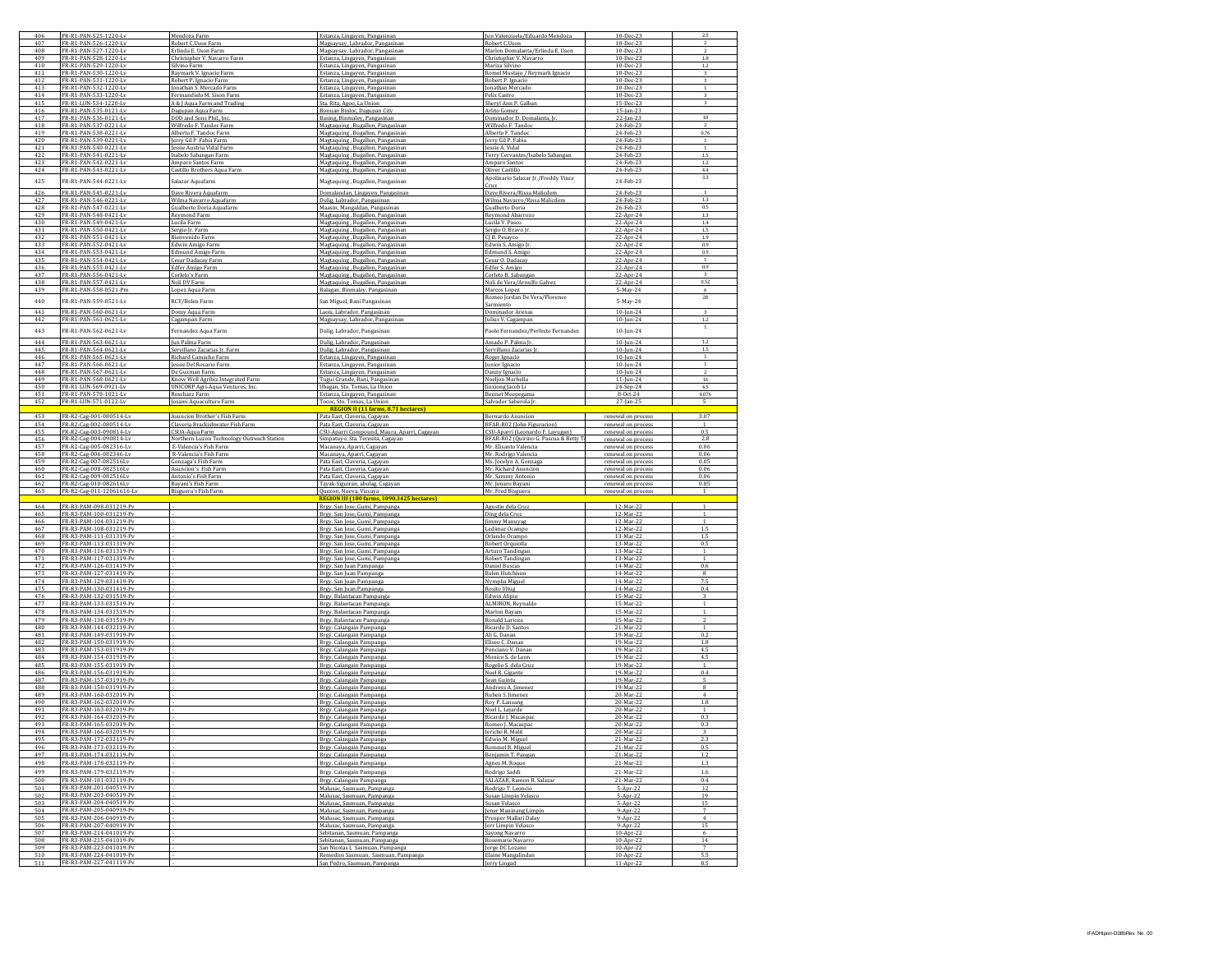| 512        | FR-R3-PAM-228-041119-Pv                            |                                                               | San Pedro, Sasmuan, Pampanga                                               | <b>Angel Polisius</b>                                               | 11-Apr-22                  | 7.5                    |
|------------|----------------------------------------------------|---------------------------------------------------------------|----------------------------------------------------------------------------|---------------------------------------------------------------------|----------------------------|------------------------|
| 513<br>514 | FR-R3-PAM-229-041119-P<br>FR-R3-PAM-230-041119-Pv  |                                                               | Sta. Lucia, Sasmuan, Pampanga<br>Sta. Monica, Sasmuan, Pampanga            | Ronald Pinla<br>Domingo B. Saldi                                    | $11-Apr-2$<br>11-Apr-22    | $\overline{20}$<br>7.5 |
| 515        | FR-R3-PAM-231-041119-Pv                            |                                                               | Sta. Monica, Sasmuan, Pampanga                                             | Rodrigo T. Leoncio                                                  | 11-Apr-22                  | 42                     |
| 516        | FR-R3-PAM-235-041119-Pv                            |                                                               | Mebalas Sta. Monica, Sasmuan, Pampanga                                     | Larry Baltazer                                                      | 11-Apr-22                  | $\overline{3}$         |
| 517        | R-R3-PAM-236-041119-Pv                             |                                                               | Sto.Tomas, Sasmuan, Pampanga                                               | Roland M. Laxa                                                      | 11-Apr-22                  |                        |
| 518<br>519 | FR-R3-ZAM-237-051419-Pv<br>FR-R3-ZAM-238-051419-Pv | Lukrecia Orqueza Farm<br>Engr. Isaac Pagtalunan Farm          | Purok 2 ,San Agustin, Iba, Zambales<br>Purok 2 .San Agustin, Iba, Zambales | Artemio Castillo<br>Isaac Pagtalunan                                | 14-May-22<br>14-May-22     | 0.8<br>0.4             |
| 520        | FR-R3-ZAM-239-051419-Pv                            |                                                               | Purok 8, Amungan, Iba, Zambales                                            | Susana Alarcio                                                      | 14-May-22                  | 0.3                    |
| 521        | FR-R3-ZAM-240-051419-Pv                            |                                                               | Purok 8, Amungan, Iba, Zambales                                            | Dante Zusa                                                          | 14-May-22                  | 0.1                    |
| 522<br>523 | R-R3-ZAM-241-051419-P<br>FR-R3-ZAM-242-051419-P    |                                                               | Purok 9, Amungan, Iba, Zambales<br>Iba. Zambale:                           | Paolo Mercado                                                       | 14-May-22<br>14-May-2      |                        |
| 524        | FR-R3-ZAM-243-051419-Pv                            |                                                               | Iba, Zambales                                                              | Teofilo Labrado<br>Myrna Labrador                                   | 14-May-22                  | 1.2                    |
| 525        | FR-R3-ZAM-244-051419-P\                            | Abalos Aquafarm                                               | Sto. Tomas, Zambales                                                       | Benjamin Abalos                                                     | 14-May-22                  | 60                     |
| 526        | FR-R3-ZAM-245-051419-Pv                            | Pedro Among Farm                                              | East Poblacion, Palauig, Zambales                                          | Pedro Among                                                         | 14-May-22                  | 1.5                    |
| 527<br>528 | R-R3-ZAM-246-051419-P<br>FR-R3-PAM-247-061419-Pv   | Nafarrete<br>Eligio Corp. 535 (Manggahan) Farm                | East Poblacion, Palauig, Zambales<br>Dalayap, Macabebe, Pampanga           | Nafarrete<br>Ricardo Eligio                                         | 14-May-22<br>14-Jun-22     | 43                     |
| 529        | FR-R3-PAM-248-061419-Pv                            | Eligio Corp. 535 (Vistan) Farm                                | Dalayap, Macabebe, Pampanga                                                | Ricardo Eligio                                                      | 14-Jun-22                  | 65                     |
| 530        | FR-R3-BUL-249-061419-Pv                            | Khay Kim 1 Farm                                               | Sagrada Famililia, Hagonoy, Bulacar                                        | Marcelino Trillana                                                  | 14-Jun-22                  | 15.5                   |
| 531        | FR-R3-BUL-250-061419-Pv                            | Khay Kim 2 Farm                                               | San Roque, Hagonoy Bulacan                                                 | Marcelino Trillana                                                  | 14-Jun-22                  | 12                     |
| 532<br>533 | R-R3-PAM-251-061419-P<br>FR-R3-BUL-252-061419-P    | Eligio Corp. 535 (Limasan) Farm<br>ATM Aquafarm               | Dalayap, Macabebe, Pampanga<br>Don Jose, San Roque, Hagonoy, Bulac         | Ricardo Eligio<br>Arturo Manansala                                  | 14-Jun-22<br>$14$ -Jun-2   | 44<br>21               |
| 534        | FR-R3-BUL-253-061419-Pv                            | ATM Aquafarm                                                  | Katuwiran, San Roque, Hagonoy, Bulacan                                     | Arturo Manansala                                                    | 14-Jun-22                  | 23                     |
| 535        | FR-R3-BUL-254-061419-Pv                            | ATM Aguafarm                                                  | May, Hagonoy, Bulacan                                                      | Arturo Manansala                                                    | 14-Jun-22                  | 12                     |
| 536        | FR-R3-BUL-255-061819-Pv<br>R-R3-BUL-256-061819-P   | CCM Farm                                                      | Sto. Nino, Hagonoy, Bulacan                                                | Philip Nerie Ching                                                  | 18-Jun-22                  | 12<br>25               |
| 537<br>538 | FR-R3-BUL-257-061819-Pv                            | ATM Aquafarm<br><b>ATM Aquafarm</b>                           | Sta. Elena, Hagonoy, Bulacan<br>Pakawakan, Hagonov, Bulacan                | Arturo Manansala<br>Arturo Manansala                                | 18-Jun-22<br>18-Jun-22     | 20                     |
| 539        | FR-R3-BUL-258-061819-Pv                            | <b>ATM Aquafarm</b>                                           | Mariablu, Paombong, Bulacan                                                | Arturo Manansala                                                    | 18-Jun-22                  | 60                     |
| 540        | FR-R3-PAM-259-061819-Pv                            | <b>CCM Farm</b>                                               | Capiz, Sasmuan, Pampang.                                                   | Cornelio Manansala                                                  | 18-Jun-22                  | 45                     |
| 541<br>542 | FR-R3-BUL-260-061919-P<br>R-R3-PAM-261-061919-P    | CCM Farm<br><b>Trese Farm</b>                                 | Sitio, Gumamela, Pugad, Hagonoy, Bulacan<br>Macabebe, Pampanga             | Joselito Lacap                                                      | 18-Jun-22<br>19-Jun-22     | 55<br>2.1              |
| 543        | FR-R3-PAM-262-061919-P                             | Madalumdum Farm                                               | Sasmuan, Pampanga                                                          | Joselito Lacap                                                      | $19$ -Jun-2                | 9.5                    |
| 544        | FR-R3-PAM-263-061919-Pv                            | Parara Farm                                                   | Sasmuan, Pampanga                                                          | Joselito Lacap                                                      | 19-Jun-22                  | 3.5                    |
| 545        | FR-R3-PAM-264-061919-Pv                            | Squatter Farm                                                 | Mainloc, Zambales                                                          | Joselito Lacap                                                      | 19-Jun-22                  | 4.6                    |
| 546<br>547 | FR-R3-BUL-265-061919-Pv<br>R-R3-BUL-266-061919-P   | Trillana Fish Trading Farm I<br>Frillana Fish Trading Farm II | Sapang Dita, Pascual, Hagonoy, Bulacan<br>SapangOlandis, Hagonoy, Bulacan  | Alredo Trillana<br>Alredo Trillana                                  | 19-Jun-22<br>19-Jun-22     |                        |
| 548        | FR-R3-PAM-267-071919-Pv                            |                                                               | Bulac, Minalin, Pamapanga                                                  | Carlos Estrella                                                     | 19-Jun-22                  |                        |
| 549        | FR-R3-PAM-268-071919-Pv                            |                                                               | Saplad, Minalin, Pampanga                                                  | <b>Ernesto Baluvot</b>                                              | 19-Jul-22                  | 3.2                    |
| 550        | FR-R3-PAM-269-071919-Pv                            |                                                               | Macabebe, Pampanga                                                         | <b>Bonifacio Bungay</b>                                             | 19-Jul-22                  |                        |
| 551<br>552 | FR-R3-PAM-270-071919-Pv<br>FR-R3-PAM-271-071919-Py |                                                               | Dawe, Minalin Pampanga<br>Saplad, Minalin, Pampanga                        | Eduardo Sabado<br>Alfredo Dela Cruz                                 | 19-Jul-22<br>19-Jul-22     |                        |
| 553        | FR-R3-PAM-272-071919-Pv                            |                                                               | Saplad, Minalin, Pampanga                                                  | Efren Baluyut                                                       | $19 -  ul - 2$             |                        |
| 554        | FR-R3-PAM-273-071919-Pv                            |                                                               | Saplad , Minalin, Pampanga                                                 | <b>Felix Manabat</b>                                                | 19-Jul-22                  |                        |
| 555        | FR-R3-PAM-274-071919-Pv                            |                                                               | Maniago, Minalin, Pampanga                                                 | <b>Jennifer Talavera</b>                                            | 19-Jul-22                  | 3.8                    |
| 556        | FR-R3-PAM-275-071919-Pv<br>FR-R3-PAM-276-071919-Pv |                                                               | Maniago, Minalin, Pampanga<br>Sasmuan, Pampanga                            | Orlito Davrit<br>Daniel Ocampo                                      | 19-Jul-22<br>$19 -  ul-2 $ | $\overline{4}$<br>3.7  |
| 558        | FR-R3-PAM-277-071919-Pv                            |                                                               | Maniago, Minalin, Pampanga                                                 | Feliasimo Talavera                                                  | 19-Jul-22                  |                        |
| 559        | FR-R3-PAM-278-071919-Pv                            |                                                               | Malnitic CSFP                                                              | Eddie Zapatero                                                      | 19-Jul-22                  | 4.2                    |
| 560        | FR-R3-PAM-279-071919-Pv                            |                                                               | Lourdes, Minalin, Pampanga                                                 | Mario Sagmit                                                        | 19-Jul-22                  |                        |
| 561<br>562 | FR-R3-PAM-280-071919-PV<br>FR-R3-PAM-281-071919-PV |                                                               | Saplad, Minalin, Pampanga<br>Macabebe, Pampanga                            | Arcrel Jerwin Viray<br>Honoreo Dela Cruz                            | 19-Jul-22<br>$19$ -Jul-22  |                        |
| 563        | FR-R3-PAM-283-091319-Pv                            |                                                               | Batasan Colgante, Apalit, Pampanga                                         | Joseph Dantes Menes                                                 | 13-Sep-2                   | 2.8                    |
| 564        | FR-R3-PAM-284-091319-Pv                            |                                                               | Batasan Colgante, Apalit, Pampanga                                         | Rodrigo B. Mutuc                                                    | 13-Sep-22                  |                        |
| 565        | FR-R3-PAM-285-091319-Pv                            |                                                               | Batasan Colgante, Apalit, Pampanga                                         | Felix B. Mutuc                                                      | 13-Sep-22                  | 1.5<br>$\overline{1}$  |
| 566<br>567 | FR-R3-PAM-286-091319-Pv<br>FR-R3-PAM-287-091319-Py |                                                               | Paligui, Apalit, Pampanga<br>Batasan Colgante, Apalit, Pampanga            | Alexander Agustin<br>Jose Tolentino                                 | 13-Sep-22<br>13-Sep-22     |                        |
| 568        | FR-R3-PAM-288-091319-Pv                            |                                                               | Batasan Colgante, Apalit, Pampanga                                         | Jaime D. Mendoza                                                    | 13-Sep-22                  |                        |
| 569        | FR-R3-PAM-289-091319-Pv                            |                                                               | Sitio.Batasan, Apalit, Pampang                                             | Nestor G. Capulons                                                  | 13-Sep-22                  | 5.8                    |
| 570<br>571 | FR-R3-PAM-290-091319-Pv<br>FR-R3-PAM-291-091319-PV |                                                               | Paligui, Apalit, Pampanga<br>Colgante, Apalit, Pampanga                    | Restituto B. Velasco<br>Rennaldo S. Dante:                          | 13-Sep-22                  | $\overline{1}$         |
| 572        | FR-R3-PAM-292-091319-Py                            |                                                               | Colgante, Apalit, Pampanga                                                 | Roberto D. Palao                                                    | 13-Sep-22<br>13-Sep-22     | 0.5                    |
| 573        | FR-R3-PAM-293-091319-Pv                            |                                                               | Colgante, Apalit, Pampanga                                                 | Macario M. Valderama                                                | 13-Sep-22                  | 0.5                    |
| 574        | FR-R3-PAM-294-091319-Pv                            |                                                               | Colgante, Apalit, Pampanga                                                 | Bienvenido M. Balderama                                             | 13-Sep-22                  |                        |
| 575<br>576 | FR-R3-PAM-295-091319-Pv<br>FR-R3-PAM-296-091319-Pv |                                                               | Colgante, Apalit, Pampanga<br>Puti Masantol, Pampanga                      | Eduardo Valderama<br>Miner D. Viray                                 | 13-Sep-22<br>13-Sep-22     |                        |
|            | FR-R3-PAM-297-091319-Py                            |                                                               | Sagrada, Masantol, Pampanga                                                | Renato Pangilinan                                                   | 13-Sep-22                  |                        |
| 578        | FR-R3-BAT-298-091919-Pv                            |                                                               | Wawa, Abucay, Bataan                                                       | Domingo Yumang Jr                                                   | 19-Sep-22                  |                        |
| 579<br>580 | FR-R3-BAT-299-091919-Pv<br>FR-R3-BAT-300-091919-Pv |                                                               | Wawa, Abucay, Bataan                                                       | Crispin Paria<br>Ma. Lilibeth Reyes                                 | 19-Sep-22                  | 1.1                    |
| 581        | FR-R3-BAT-301-091919-Pv                            |                                                               | Calaylayan. Abucay, Bataar<br>Calaylayan. Abucay, Bataan                   | Pepito M. Sebastian                                                 | 19-Sep-22<br>19-Sep-22     | 2.1                    |
| 582        | FR-R3-BAT-302-091919-Py                            |                                                               | Mabatang, Abucay, Bataan                                                   | Reynaldo Angeles                                                    | 19-Sep-22                  | 6                      |
| 583        | FR-R3-BAT-303-091919-Pv                            |                                                               | Calaylayan. Abucay, Bataan                                                 | Mario Bulan Gelomio                                                 | 19-Sep-22                  |                        |
| 584<br>585 | FR-R3-BAT-304-091919-Pv<br>FR-R3-ZAM-305-102419-Pv | DL Abalos Aquafarm                                            | Capitangan, Abucay, Bataan<br>Darwin S. Abalos                             | <b>Resty Banzon</b><br>Libaba, Palauig, Zambales                    | 19-Sep-22<br>24-Oct-22     | 6<br>0.1               |
| 586        | FR-R3-ZAM-306-102419-Pv                            | Catolico Fish Farm                                            | Imelda Catolico Ramos/ Aurecio Ramos jr.                                   | Libaba, Palauig, Zambales                                           | 24-Oct-22                  | 5                      |
| 587        | FR-R3-ZAM-307-102419-Py                            | MCB-Farm                                                      | Marilou Catolico-Baguilat                                                  | Libaba, Palauig, Zambales                                           | 24-Oct-2                   |                        |
| 588        | FR-R3-ZAM-308-102419-Pv                            | Vanchepoy Aqua Farm                                           | Fermin Catolico                                                            | Libaba, Palauig, Zambales                                           | 24-Oct-22                  | $\overline{4}$         |
| 589<br>590 | FR-R3-ZAM-309-102419-Pv<br>FR-R3-ZAM-310-102519-Pv |                                                               | Federico P. Del Rosario<br><b>Nick Mendez</b>                              | Alwa, Palauig, Zambales<br>Gama, Sta. Cruz Zambales                 | 24-Oct-22<br>25-Oct-22     | 0.2<br>1.7             |
| 591        | FR-R3-ZAM-311-102519-Pv                            |                                                               | Noemi Donaire                                                              | Sabangan Lipay, Sta. Cruz Zambales                                  | 25-Oct-22                  | $1.1\,$                |
| 592        | FR-R3-ZAM-312-102519-Pv                            |                                                               | <b>Teodorico Millodo</b>                                                   | Bangan, Gama, Sta. Cruz Zambales                                    | 25-Oct-22                  | 0.8                    |
| 593<br>594 | FR-R3-ZAM-313-102519-PV<br>FR-R3-ZAM-314-102519-Pv |                                                               | Michael Millodo<br>Elizabeth E. Mon                                        | Bangan, Gama, Sta, Cruz Zambales<br>San Fernando.Sta. Cruz Zambales | 25-Oct-22<br>25-Oct-22     | 0.5<br>5               |
| 595        | FR-R3-ZAM-315-102519-Pv                            |                                                               | Ruel Millodo                                                               | Bangan, Gama, Sta. Cruz Zambales                                    | 25-Oct-22                  |                        |
| 596        | FR-R3-ZAM-316-102519-Pv                            |                                                               | Winston M. Hebron                                                          | San Fernando, Sta. Cruz Zambales                                    | 25-Oct-22                  | 10.5                   |
| 597        | FR-R3-ZAM-317-102519-Pv                            |                                                               | <b>Freddie Angeles</b>                                                     | San Fernando, Sta. Cruz Zambales                                    | 25-Oct-22                  |                        |
| 598<br>599 | FR-R3-ZAM-318-102519-Pv<br>FR-R3-ZAM-319-102519-Pv |                                                               | Eliseo Gregorio<br>Magdaleno Maneja                                        | Gama.Sta. Cruz Zambales<br>Gama.Sta. Cruz Zambales                  | 25-Oct-22<br>25-Oct-22     | 16<br>0.6              |
| 600        | FR-R3-ZAM-320-102519-Pv                            | Ahlo Aquaculture                                              | Kenny Turilla                                                              | Libertador, Candelaria, Zambales                                    | 25-Oct-22                  |                        |
| 601        | FR-R3-ZAM-321-102519-Pv                            |                                                               | Virgilio M. Malay                                                          | San Fernando, Sta. Cruz Zambales                                    | 25-Oct-22                  | 0.85                   |
| 602        | FR-R3-ZAM-322-102519-PV                            |                                                               | Antonio M. Morcillo                                                        | Malabago Sta Cruz, Zambales                                         | 25-Oct-22                  | 0.5                    |
| 603<br>604 | FR-R3-ZAM-323-102519-Pv<br>FR-R3-ZAM-324-102519-Pv |                                                               | Chona Hebron<br>Sonia M. Mayo                                              | San Fernando.Sta. Cruz Zambales<br>Gama.Sta. Cruz Zambales          | 25-Oct-22<br>25-Oct-22     | 0.6                    |
|            |                                                    |                                                               |                                                                            | itio BotBot Brgy. Gama,Sta. uruz                                    |                            |                        |
| 605        | FR-R3-ZAM-325-102519-Pv                            |                                                               | Carlos Aquino Sr.                                                          | Zambales                                                            | 25-0ct-22                  | 19                     |
| 606        | FR-R3-ZAM-326-102519-Pv                            |                                                               | Herman Malong                                                              | Gama, Sta. Cruz Zambales                                            | 25-Oct-22                  | 0.9                    |
| 607<br>608 | FR-R3-ZAM-327-102519-Pv<br>FR-R3-BUL-328-111521-Pv |                                                               | <b>Janine Morcillo</b><br>Lorenzo Dela Cruz                                | Gama.Sta. Cruz Zambales<br>Bambang (Bunlo), Bocaue                  | 25-Oct-22<br>15-Nov-24     | 0.5<br>-1              |
| 609        | FR-R3-BUL-329-111521-Pv                            |                                                               | Antonio Dela Cruz                                                          | Bambang, Bocaue                                                     | 15-Nov-24                  | 0.472                  |
| 610        | FR-R3-BUL-330-111521-Pv                            |                                                               | Rodelio Lopez                                                              | Bambang (Wakas), Bocaue                                             | 15-Nov-24                  | 14                     |
| 611        | FR-R3-BUL-331-111521-PV<br>FR-R3-BUL-332-111521-Pv |                                                               | Edwin Santiago                                                             | Bambang, Bocaue                                                     | 15-Nov-24<br>15-Nov-24     | 6<br>$\overline{2}$    |
| 612<br>613 | FR-R3-BIIL-333-111521-Pv                           |                                                               | Rolando Alejandro<br>Joseph Gillermo                                       | Bambang, Bocaue<br>Lolomboy.Bocaue                                  | 15-Nov-24                  | 6                      |
| 614        |                                                    |                                                               | Gloria Dela Cruz                                                           | Bambang, Bocaue                                                     | 15-Nov-24                  | $\mathbf{Q}$           |
|            | FR-R3-BUL-334-111521-Pv                            |                                                               |                                                                            |                                                                     |                            |                        |
| 615        | FR-R3-BUL-335-111521-Pv                            |                                                               | Roberto C. Sanchez                                                         | Sulucan, Bocaue                                                     | 15-Nov-24                  |                        |
| 616        | FR-R3-BUL-336-111521-Pv                            |                                                               | Eduardo V. Celestino                                                       | Bambang                                                             | 15-Nov-24                  |                        |
| 617<br>618 | FR-R3-BUL-337-111521-Pv<br>FR-R3-BUL-338-111521-Pv |                                                               | Rogelio De Guzman<br>Revnaldo D. Felizardo                                 | Bambang (Biñan 1st)<br>Sta, Ana, Bulakan                            | 15-Nov-24<br>15-Nov-24     | 8                      |
| 619        | FR-R3-BUL-339-111521-Pv                            |                                                               | Melencio Villacoba                                                         | Sta. Ana, Bulakan                                                   | $15-Nov-24$                |                        |
| 620<br>621 | FR-R3-BUL-340-111521-Pv<br>FR-R3-BUL-341-111521-Pv |                                                               | Jose Olazo<br>Isagani Olazo                                                | Sta. Ana, Bulakan<br>Sta. Ana, Bulakan                              | 15-Nov-24<br>15-Nov-24     | 3                      |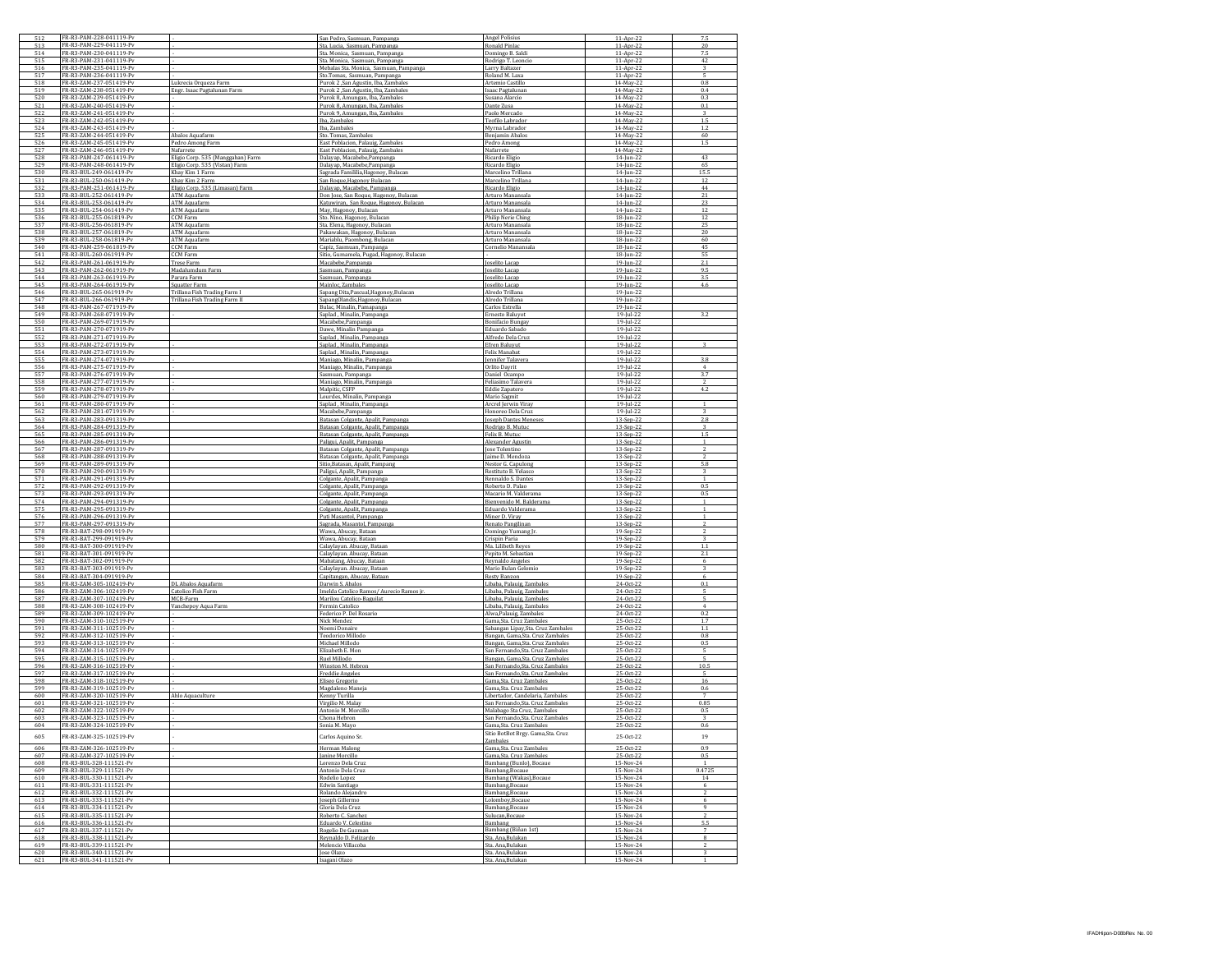| 622        | FR-R3-BUL-342-111521-Pv                              |                                                                                      | Conrado Vicente                                                                                     | Sta. Ana, Bulakan                                                 | 15-Nov-24                               |                         |
|------------|------------------------------------------------------|--------------------------------------------------------------------------------------|-----------------------------------------------------------------------------------------------------|-------------------------------------------------------------------|-----------------------------------------|-------------------------|
| 62         | FR-R3-BUL-343-111521-Py<br>FR-R3-BUL-344-111521-Pv   |                                                                                      | Aira Santos                                                                                         | Sta. Ana, Bulakar                                                 | 15-Nov-24<br>15-Nov-24                  |                         |
| 624<br>625 | FR-R3-BUL-345-111521-Pv                              |                                                                                      | Allan Olazo<br><b>lose Santos</b>                                                                   | Sta, Ana, Bulakan<br>Sta, Ana.Bulakan                             | 15-Nov-24                               | 0.04                    |
| 626        | FR-R3-BUL-346-111521-Pv                              |                                                                                      | Rolando Concepcion                                                                                  | Sta. Ana, Bulakan                                                 | 15-Nov-24                               | -1                      |
| 627        | FR-R3-BUL-348-111521-PV                              |                                                                                      | Rufino Lapasanda                                                                                    | Sta. Ana, Bulakan                                                 | 15-Nov-24                               | 0.07                    |
| 628        | FR-R3-BUL-349-111521-Pv                              |                                                                                      | Edgardo Ramos                                                                                       | San Nicolas.Bulaka                                                | $15-Nov-24$                             | 1.7                     |
| 629<br>630 | FR-R3-BUL-350-111521-Pv                              |                                                                                      | Mario Santos                                                                                        | Matungao, Bulakan                                                 | 15-Nov-24                               | 1.8<br>0.06             |
| 631        | FR-R3-BUL-351-111521-Pv<br>FR-R3-BUL-352-111521-Pv   |                                                                                      | Joaquin Florentino J<br>Emiliano Concepcion                                                         | Matungao, Bulakan<br>Matungao, Bulakan                            | 15-Nov-24<br>15-Nov-24                  | $\overline{\mathbf{3}}$ |
| 632        | FR-R3-BUL-353-111521-P                               |                                                                                      | Edgardo Ramos                                                                                       | San Nicolas, Bulaka                                               | 15-Nov-24                               | 1.5                     |
| 633        | FR-R3-BUL-354-111521-Pv                              |                                                                                      | Feliciano Marcelo                                                                                   | Bambang, Bulakan                                                  | 15-Nov-24                               |                         |
| 634        | FR-R3-RIII-355-111521-Pv                             |                                                                                      | Danilo Samonte St                                                                                   | Bambang, Bulakan                                                  | 15-Nov-24                               |                         |
| 635        | FR-R3-BUL-356-111521-Pv                              |                                                                                      | Romeo Valderama                                                                                     | Bambang, Bulakan                                                  | 15-Nov-24                               | $\overline{1}$          |
| 636<br>637 | FR-R3-BUL-357-111521-Pv<br>FR-R3-BUL-358-111521-P    |                                                                                      | Candida G. de Vera<br>Roberto de Ocampo                                                             | Bambang, Bulakan<br>Bambang, Bulakan                              | 15-Nov-24<br>15-Nov-24                  | 0.1<br>0.08             |
| 638        | FR-R3-BUL-359-111521-Pv                              |                                                                                      | Geraldo Bituir                                                                                      | Bambang, Bulakar                                                  | 15-Nov-24                               |                         |
| 639        | FR-R3-BUL-360-111521-Pv                              |                                                                                      | Joseph Gonzales                                                                                     | Bambang, Bulakan                                                  | 15-Nov-24                               | 0.07                    |
| 640        | FR-R3-BUL-361-111521-Pv                              |                                                                                      | Leomar Gandhi Meneses Marcelo                                                                       | Bambang, Bulakan                                                  | 15-Nov-24                               | 0.7                     |
| 641        | FR-R3-BUL-362-111521-Pv                              |                                                                                      | Mercy Marcelo Samonte                                                                               | Balubad, Bulakan                                                  | 15-Nov-24                               | 0.6                     |
| 642<br>643 | FR-R3-BUL-363-111521-P<br>FR-R3-BUL-364-111521-Pv    |                                                                                      | Abraham Santos Palomare:<br>Alvin Parungao                                                          | Matungao, Bulaka<br>Taliptip, Bulakar                             | 15-Nov-24<br>15-Nov-24                  | 0.5<br>13               |
|            |                                                      |                                                                                      | <b>REGION IV A (0)</b>                                                                              |                                                                   |                                         |                         |
|            |                                                      |                                                                                      | <b>REGION IVB (67 farms, 451 hectares)</b>                                                          |                                                                   |                                         |                         |
| 644        | FR-R4B-MOR-002-120420-Pv                             | Aqua Tierra Agri-Industrial Farms 2                                                  | Brgy. Masipit, Calapan City, Oriental Mindoro                                                       | Gaudencio Renato T. Goco                                          | 4-Dec-23                                | $\overline{7}$          |
| 645        | FR-R4B-MOR-021-021621-P\                             | Padilla's Farm<br>Marvel Prawn Farm-Kalinisan                                        | Baruyan, Calapan, Oriental Mindoro                                                                  | Edgardo M. Padilla                                                | 16-Feb-23                               | 1.2                     |
| 646<br>647 | FR-R4B-MOR-022-031218-P<br>FR-R4B-MOR-025-100716-Lv  | Castillo Farm                                                                        | Brgy. Kalinisan, Naujan, Oriental Mindor<br>Brgy, Masipit, Calapan City, Oriental Mindoro           | Ziana Trading Company, Inc<br>Romulo Castillo                     | $3-Dec-24$<br>renewal on process        | 12<br>14                |
| 648        | FR-R4B-MOR-027-100716-Lv                             | Santos Farm                                                                          | Brgy. Kalinisan, Naujan, Oriental Mindoro                                                           | Cornelio Santos                                                   | renewal on proce.                       | 16                      |
| 649        | FR-R4B-MOR-028-092321-Pv                             | Padilla Farm                                                                         | Brgy. Baruyan, Calapan City, Oriental Mindoro                                                       | Eduardo Padilla                                                   | 23-Sep-24                               | $\overline{4}$          |
| 650        | FR-R4B-MOR-031-100716-Lv                             | Legaspi Farm                                                                         | Brgy. Baruyan, Calapan City, Oriental Mindoro                                                       | Ismael Legaspi                                                    | renewal on process                      | 3.5                     |
| 651        | FR-R4B-MOR-041-100716-Lv                             | Cueto Farm                                                                           | Brgy. Masipit, Calapan City, Oriental Mindoro                                                       | Flordeliza Cueto                                                  | renewal on process                      |                         |
| 652<br>653 | FR-R4B-MOR-042-102721-Lv<br>FR-R4B-MOR-046-061821-Pv | Casapao Farm<br>Alexander C. Leonor                                                  | Brgy. Baruyan, Calapan City, Oriental Mindoro                                                       | Casapao Family<br>Alexander C. Leonar                             | 27-Oct-24<br>$18 - \frac{10}{9}$        | 1.7<br>12               |
| 654        | FR-R4B-MOR-048-100716-Lv                             | <b>Bobis Farm</b>                                                                    | Nag-iba I, Naujan, Oriental Mindoro<br>San Andres, Baco, Oriental Mindoro                           | Jennifer G. Bobis                                                 | renewal on process                      | $\overline{z}$          |
| 655        | FR-R4B-MOR-053-100716-Lv                             | Hermoso Farm                                                                         | Brgy. Camantigue, Bongabong, Oriental Mindoro                                                       | Raul Hermoso                                                      | renewal on process                      | 12                      |
| 656        | FR-R4B-MOR-054-120420-Pv                             | Aqua Tierra Agri-Industrial Farms                                                    | Brgy. Tawagan, Calapan City, Oriental Mindoro                                                       | Gaudencio Renato T. Goco                                          | 2-Dec-23                                | 16                      |
| 657        | FR-R4B-MOR-056-082219-Pv                             | <b>EB Aquaculture Farm</b>                                                           | Brgy Lumangbayan, Pinamalayan, Oriental Mindoro                                                     | Juan Enrico Blanca                                                | 22-Aug-22                               | 0.5                     |
| 658<br>659 | FR-R4B-MOR-057-100716-Lv<br>FR-R4B-MOR-058-100716-Lv | Arenillo Farm                                                                        | Brgy. Calsapa, San Teodoro, Oriental Mindoro                                                        | Walberto Arenillo<br>Santiago Tria                                | renewal on proces<br>renewal on process | 0.5<br>$\overline{4}$   |
| 660        | FR-R4B-MOR-059-100716-Lv                             | Santiago Tria Farm<br>Tiatson Farm                                                   | Brgy. Tilik, Lubang, Occidental Mindoro<br>Brgy. Tagbac, Occidental Mindoro                         |                                                                   | renewal on process                      | 0.3                     |
| 661        | FR-R4B-MOR-060-100716-Lv                             | Interlaken Agua-Marine Resources Industries Ind                                      | Brgy. Agkawayan, Looc, Occidental Mindoro                                                           | Michael Ron Tiatson<br>mueriaken Aqua-marme Resource              | renewal on process                      | 65                      |
| 662        | FR-R4B-MOR-061-100716-Lv                             | Tarriela Farm                                                                        | Brgy. Kanluran, Looc, Occidental Mindoro                                                            | Leody Tarriela                                                    | renewal on process                      | 2.6                     |
| 663        | FR-R4B-MOR-065-100716-Lv                             | Lomio Farm                                                                           | Brgy. Kasily, Sta. Cruz, Marinduque                                                                 | Emerson Lomio                                                     | renewal on process                      | 11                      |
| 664        | FR-R4B-MOR-066-021621-Pv                             | Pastrana Farm                                                                        | Brgy. Baruyan, Calapan City, Oriental Mindoro<br>Brgy. Baruyan, Calapan City, Oriental Mindoro      | Miriam Pastrana                                                   | 16-Feb-23                               | 8<br>20                 |
| 665<br>666 | FR-R4B-MOR-067-021621-Pv<br>FR-R4B-MOR-072-102721-Pv | Santos Farm Corporation<br>Ramos Farm                                                | Bigaan, San Teodoro, Oriental Mindoro                                                               | Cornelio Santos<br>Bernardo F. Ramos III                          | 16-Feb-23<br>27-Oct-24                  | 0.25                    |
| 667        | FR-R4B-MOC-081-120120-Pv                             | Fulgencio Farm 1                                                                     | Brgy. Balansay, Mamburao, Occidental Mindoro                                                        | Avelino D. Fulgencio Jr.                                          | 1-Dec-23                                | 5.5                     |
|            |                                                      | Farmers Organization for the Rural Upliftment of                                     |                                                                                                     | Farmers Organization for the Rural                                |                                         |                         |
| 668<br>669 | FR-R4B-MOR-094-120420-Pv<br>FR-R4B-MOC-099-120120-Pv | Mindoro (FORUM) Farm                                                                 | Brgy. Anilao, Bongabong, Oriental Mindoro                                                           | Upliftment of Mindoro (FORUM) Farm<br>Joel G. Aguilar             | 4-Dec-23<br>1-Dec-23                    | 38<br>12                |
| 670        | FR-R4B-MOC-100-120120-Pv                             | Star Mindoro Tamaraw Fish and Salt Farm<br>Star Mindoro Tamaraw Fish and Salt Farm 2 | Brgy. Caguray, Magsaysay, Occidental Mindoro<br>Brgy. Laste, Magssaysay, Occidental Mindoro         | Joel G. Aguilar                                                   | 1-Dec-23                                | 32                      |
| 671        | FR-R4B-MOC-111-092321-Pv                             | Mercado Farm                                                                         | Balansay, Mamburao, Occidental Mindoro                                                              | Lina M. Mercado                                                   | 23-Sep-24                               | 11.5                    |
| 672        | FR-R4B-MOR-104-120120-Pv                             | Macaraig Farm                                                                        | Brgy. Sta Cruz, naujan, Oriental Mindoro                                                            | Macaraig Family                                                   | 1-Dec-23                                | 24                      |
| 673        | FR-R4B-MAR-147-031819-Pv                             | [N] Corporation Farm 2                                                               | Bonliw, Torrijos, Marinduque                                                                        | [N] Corporation/Joey Peñaflor<br>Dr. Florentino Putulin/Bonifacio | renewal on process                      |                         |
|            |                                                      |                                                                                      |                                                                                                     |                                                                   |                                         |                         |
| 674        | FR-R4B-MOR-114-021621-Pv                             | Putulin/Legaspi Farm                                                                 | Masipit, Calapan, Oriental Mindoro                                                                  |                                                                   | 16-Feb-23                               | 45                      |
| 675        | FR-R4B-MAR-148-031819-Pv                             | [N] Corporation Farm 3                                                               | Torrijos, Marinduque                                                                                | [N] Corporation/Joey Peñaflor                                     | renewal on process                      |                         |
| 676        | FR-R4B-PAL-154-041219-Pv<br>FR-R4B-PAL-155-041219-Pv | Acmad Farm                                                                           | Panitian, Sofronio Española, Palawan                                                                | Nul-Intan M. Acmad                                                | 12-Apr-22                               | 2.75                    |
| 677<br>678 | FR-R4B-PAL-156-041219-Pv                             | Weng Pong Farm<br>Jabil Farm                                                         | Panitian, Sofronio Española, Palawan                                                                | <b>Weng Pong</b><br>Nocsan P. Jabil                               | 12-Apr-22<br>12-Apr-22                  | 3.75<br>$\mathbf{z}$    |
| 679        | FR-R4B-PAL-157-041219-Pv                             | Ismael Jabil Farm                                                                    | Panitian, Sofronio Española, Palawan<br>Panitian, Sofronio Española, Palawan                        | Ismael P. Jabil                                                   | 12-Apr-22                               | 10                      |
| 680        | FR-R4B-PAL-158-041219-Pv                             | Betita Farm                                                                          | Panitian, Sofronio Española, Palawa                                                                 | Lamdaria Betita                                                   | 12-Apr-22                               | 2.75                    |
| 681<br>682 | FR-R4B-MOR-160-041219-Pv<br>FR-R4B-PAL-174-021621-Pv | Malapote Farm<br><b>TMS Aquafarm</b>                                                 | Nag-iba I, Naujan, Oriental Mindoro<br>Panitian, Quezon, Palawan                                    | Reymar M. Malapote<br>Maria Angelie C. Solis and Shela Marie      | 12-Apr-22<br>16-Feb-23                  | 4.7<br>$2.8\,$          |
| 683        | FR-R4B-PAL-177-082219-Pv                             | DIP Fishfarm 6                                                                       |                                                                                                     | C. Solis                                                          |                                         | 6.2                     |
| 684        | FR-R4B-MOC-201-082219-Pv                             | Fulgencio Farm 3                                                                     | Panitian, Quezon, Palawan<br>Balansay, Mamburao, Occidental Mindoro                                 | Oledario R. Invierno<br>Avelino D. Fulgencio Jı                   | 22-Aug-22<br>22-Aug-22                  | 0.7                     |
| 685        | FR-R4B-MOR-205-121619-Pv                             | Rafa Farm                                                                            | Tawagan, Calapan, Oriental Mindoro                                                                  | Gilbert T. Rafa                                                   | 16-Dec-22                               |                         |
| 686        | FR-R4B-MOR-206-121619-Pv                             | Jargus Agri-Aqua Farm                                                                | Balite, Calapan, Oriental Mindoro                                                                   | Engr. Salvador A. Dela Cruz                                       | 16-Dec-22                               | 0.3                     |
| 687<br>688 | FR-R4B-MOC-207-101920-Pv<br>FR-R4B-MOR-208-021621-Pv | Ram's Aquafarming<br>Patrana Farm 2                                                  | Fatima, Mamburao, Occidental Mindoro                                                                | Allan D. Rayos Del Sol<br>Ricardo Pastrana                        | 19 Oct-23<br>16-Feb-23                  | $\overline{z}$          |
| 689        | FR-R4B-MOR-209-021621-Pv                             | Colorado Farm                                                                        | Baruyan, Calapan, Oriental Mindoro<br>Papandayan, Pinamalayan, Oriental Mindoro                     | Limuel G. Colorado                                                | 16-Feb-23                               | 1.8                     |
| 690        | FR-R4B-MOC-210-021621-Pv                             | Felros Farm                                                                          | Sto. Niño, Sablayan, Occiedntal Mindoro                                                             | Mervyn M. Salazar                                                 | 16-Feb-23                               | 0.48                    |
| 691        | FR-R4B-MOR-214-061821-Pv                             | Ruben T. Alvarez Fishfarm                                                            | Baruvan, Calapan, Oriental Mindoro                                                                  | Ruben T. Alvarez                                                  | 18-Jun-24                               |                         |
| 692<br>693 | FR-R4B-MOR-215-061821-Pv<br>FR-R4B-MOR-218-061821-Pv | Juiang Farm<br>Mañibo Farm 2                                                         | Nag-iba I, Naujan, Oriental Mindoro                                                                 | Evelyn S. Guiang                                                  | 18-Jun-24                               | 0.4                     |
| 694        | FR-R4B-MOR-229-092321-Pv                             | Aguilar Farm                                                                         | Nag-iba I, Naujan, Oriental Mindor<br>Ba;ite, Calapan, Orinetal Mindoro                             | Marcos Q. Mañibo<br>Grace Infantado                               | 18-Jun-24<br>23-Sep-24                  | 0.2                     |
| 695        | FR-R4B-MOR-230-092321-Pv                             | Alveyra Farm                                                                         | Ba;ite, Calapan, Orinetal Mindoro                                                                   | Eduardo Z. Alveyra                                                | 23-Sep-24                               | 0.3                     |
| 696        | FR-R4B-MOR-231-092321-P\                             | Gutierrez Farm                                                                       | Nag-iba I, Naujan, Oriental Mindoro                                                                 | Galileo Gutierrez                                                 | 23-Sep-24                               | $\overline{4}$          |
| 697        | FR-R4B-MOR-232-092321-Pv                             | Villao Farm                                                                          | Baruvan, Calapan, Oriental Mindoro                                                                  | Villao Family                                                     | 23-Sep-24                               | 16                      |
| 698<br>699 | FR-R4B-MOR-233-092321-Pv<br>FR-R4B-MOC-234-092321-Pv | Maulion Farm<br>Fulgencio Farm 6                                                     | Baruyan, Calapan, Oriental Mindoro                                                                  | Cesar Maulior<br>Avelino D. Fulgencio Jr                          | 23-Sep-24<br>23-Sep-24                  | 1.8                     |
| 700        | FR-R4R-MOC-235-092321-Pv                             | Fulgencio Farm 7                                                                     | Balansay, Mamburao, Occidental Mindoro<br>Balansay, Mamburao, Occidental Mindoro                    | Avelino D. Fulgencio J:                                           | 23-Sep-24                               | 2.8                     |
| 701        | FR-R4B-MOC-236-092321-Pv                             | Tadalan Farm                                                                         | Fatima, Mamburao, Occidental Mindoro                                                                | Danilo R. Tadalan                                                 | 23-Sep-24                               | $\overline{z}$          |
| 702        | FR-R4B-MOR-238-092321-P\                             | Albarillo Farm                                                                       | Bigaan, San Teodoro, Oriental Mindoro                                                               | Donna A. Mangornon                                                | 23-Sep-24                               | 0.08                    |
| 703        | FR-R4B-MOR-239-092321-Pv                             | Albarillo Farm 4                                                                     | Bigaan, San Teodoro, Oriental Mindoro                                                               | Melandro E. Albarillo                                             | 23-Sep-24                               | 0.6                     |
| 704<br>705 | R-R4B-MOR-240-092321-Pv<br>FR-R4B-MOR-241-092321-Pv  | Albariilo Farm I<br>Negrillo Farm                                                    | Bigaan, San Teodoro, Oriental Mindoro<br>Bigaan, San Teodoro, Oriental Mindoro                      | Edgardo E. Albarillo<br>Marlon M. Negrillo                        | 23-Sep-24<br>23-Sep-24                  | 0.3<br>0.02             |
| 706        | FR-R4B-MOR-243-102721-Pv                             | Gipan Farm                                                                           | Nag-iba I, Naujan, Oriental Mindoro                                                                 | Rommel D. Gipan                                                   | 27-Oct-24                               | $\overline{z}$          |
| 707        | FR-R4B-MOR-245-102721-Pv                             | Magararu Farm                                                                        | Masaguisi, Bongabong, Oriental Mindoro                                                              | Edmund F. Magararu                                                | 27-Oct-24                               |                         |
| 708        | FR-R4B-MOR-258-120321-Pv                             | Michelle Malaluan Farm                                                               | Masipit, Calapan, Oriental Mindoro                                                                  | Michelle L. Malaluan                                              | 3-Dec-24                                | 30                      |
| 709<br>710 | FR-R4B-MOR-259-120321-Pv<br>FR-R4R-MOC-260-120321-Pu | Rico Agricultural Farm<br>Geron Farm                                                 | San Jose, Roxas, Oriental Mindoro<br>Ralancay Mamburgo Occidental Mindo                             | Macy C. Dagami<br>Marcial S. Geror                                | $3-Dec-24$<br>$3-Dec-24$                | 1<br>0.22               |
|            |                                                      |                                                                                      | REGION V (19 farm, 22.32 hectares)                                                                  |                                                                   |                                         |                         |
| 711        | FR-R5-Cat-001-012115-Lv                              | Northseed                                                                            | Brgy. Panganiban, Catanduanes                                                                       |                                                                   | renewal on process                      | $\Delta$                |
| 712        | FR-R5-Alb-002-031219-Lv                              | Eddie S. Perol Farm                                                                  | Brgy. Binisitahan, Boracay, Albay                                                                   | Eddie S. Perol                                                    | renewal on process                      | $\overline{4}$          |
| 713        | FR-R5-Cat-003-020822-Lv                              | Pascua Family Fishpond                                                               | Quezon, Bagamanoc, Catanduanes                                                                      | Pascua Family                                                     | 8-Feb-25                                | 4.4                     |
| 714        | FR-R5-Cat-004-020822-Lv                              | Mario E. Visava                                                                      | Sitio Havahay, Bagatabao, Bagamanoc, Catanduanes                                                    | Mario E. Visava                                                   | 8-Feb-25                                | 6.5                     |
| 715        | FR-R5-Cat-005-020822-Lv                              | Alberto-Lanuzga Farm                                                                 | Pangkayanan, Bagamanoc, Catanduanes                                                                 | Renato C. Lanuzga                                                 | 8-Feb-25                                | $\overline{z}$          |
| 716        | FR-R5-Cat-006-020822-Lv                              | <b>Iose Vitalicio Farm</b>                                                           | Brgy. Sta. Mesa, Bagamanoc, Catanduanes<br>Sitio Quigini, Brgy, Bagabatao, Bagamanoc, Catanduanes   | <b>Inse Vitalicio</b>                                             | 8-Feb-25                                | $\cdot$                 |
| 717<br>718 | FR-R5-Cat-007-020822-Lv<br>FR-R5-Cat-008-020822-Lv   | <b>Gonzales Farm</b><br>Edwin C. Villaflor Farm                                      | Maragkiw, Brgy. Bacak, Bagamanoc, Catanduan                                                         | Jim P. Gonzales<br>Edwin C. Villaflor                             | 8-Feb-25<br>8-Feb-2                     |                         |
| 719        | FR-R5-Cat-009-020822-Lv                              | Julian P. Velchez Farm                                                               | Brgy. Bagatabao, Bagamanoc, Catanduanes                                                             | <b>Iulian P. Velchez</b>                                          | 8-Feb-25                                |                         |
| 720        | FR-R5-Cat-010-020822-Lv                              | Lecita Farm                                                                          | Brgy. Bagatabao, Bagamanoc, Catanduanes                                                             | Charles M. Caadlawor                                              | 8-Feb-25                                | 1.123                   |
| 721        | FR-R5-Cat-011-020822-Lv                              | Alfredo C. Villaflor Farm                                                            | Quirino St., Quezon, Bagamanoc, Catanduanes                                                         | Alfredo C. Villaflor                                              | 8-Feb-25                                | .096                    |
| 722        | FR-R5-Cat-012-040422-Lv                              | de Luna-Lanuzga Farm                                                                 | Brgy. Mabini, Panganiban, Catanduanes                                                               | Renato C. Lanuzga                                                 | 4-Apr-25                                | 6.7                     |
| 723<br>724 | FR-R5-Cat-013-040422-Lv<br>FR-R5-Cat-014-040422-Lv   | Fernandez-Lanuzga Farm<br>Ceferino Molino Jr. Farm                                   | Brgy. San Nicolas, Panganiban, Catanduanes<br>Sitio Keginy, Brgy. Bagatabao, Bagamanoc, Catanduanes | Renato C. Lanuzga<br>Ceferino Molino Jr.                          | 4-Apr-25<br>4-Apr-25                    | 5<br>0.2129             |
| 726        | FR-R5-Cat-015-040422-Lv<br>FR-R5-Cat-016-040422-Lv   | Rene Baylon<br>Tito Bonifacio Farm                                                   | Brgy. Bagatabao, Bagamanoc, Catanduanes<br>Sta. Teresa, Bagamanoc, Catanduanes                      | Rene Baylon<br>Tito Bonifacio                                     | 4-Apr-25<br>4-Apr-25                    | 0.75<br>0.2053          |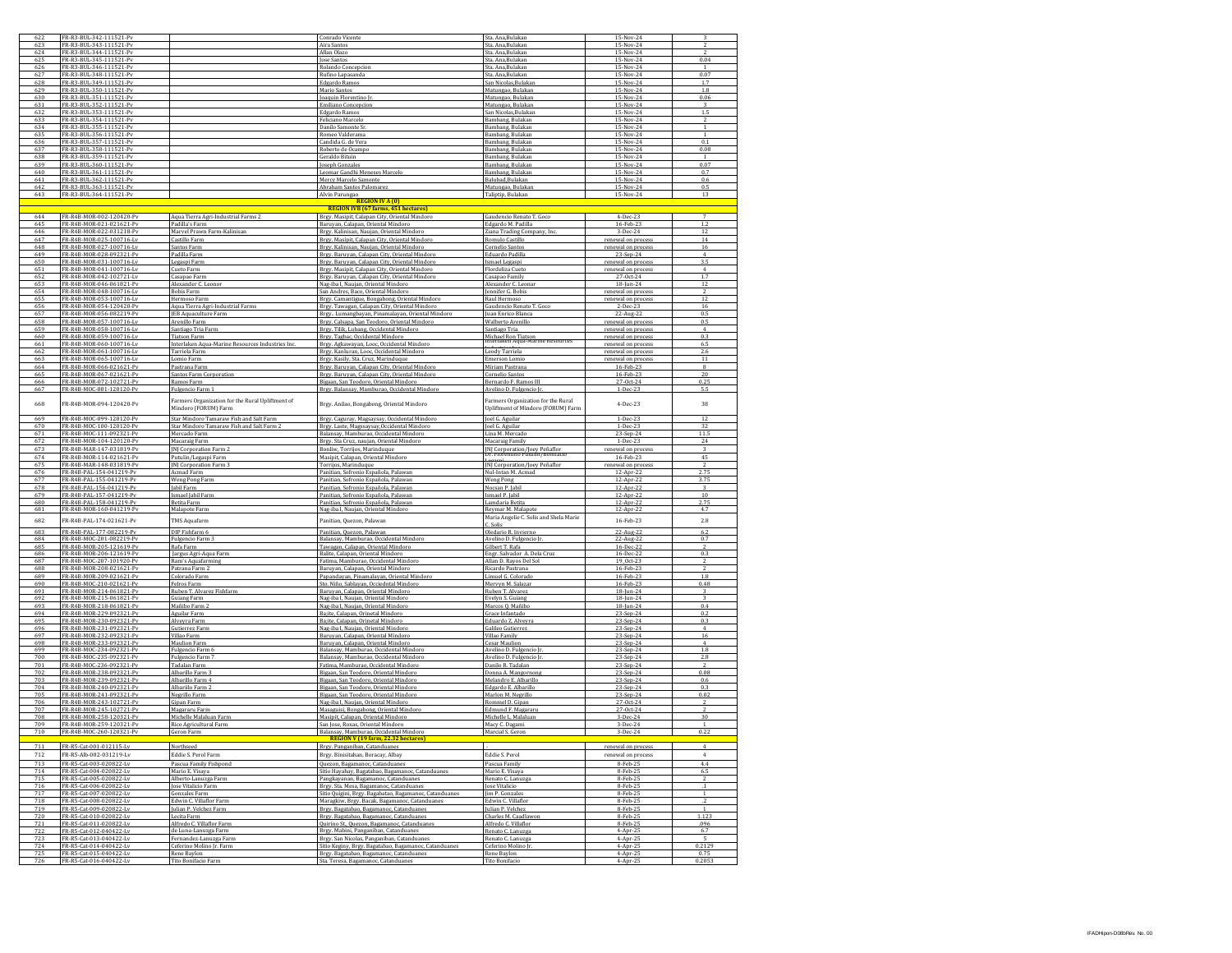| 727        | FR-R5-Cat-017-040422-Lv                                    | Bella Pelagio Razal Farm                                | Quezon, Bagamanoc, Catanduanes                                                                                        | <b>Bella Pelagio Razal</b>                    | $4-Apr-25$                               | 0.25           |
|------------|------------------------------------------------------------|---------------------------------------------------------|-----------------------------------------------------------------------------------------------------------------------|-----------------------------------------------|------------------------------------------|----------------|
| 728        | FR-R5-Cat-018-040422-Lv                                    | Rogerio Segismundo Farm                                 | Bagatabao, Bagamanoc, Catanduanes                                                                                     | Rogerio Segismundo                            | 4-Apr-25                                 |                |
| 729        | FR-R5-Cat-019-040422-Lv                                    | Ignacio V. Fajardo Farm                                 | Bacak, Bagamanoc, Catanduanes                                                                                         | Ignacio V. Fajardo                            | 4-Apr-25                                 | 1              |
|            |                                                            |                                                         | <b>REGION VI (1 farm, 7 hectares)</b>                                                                                 |                                               |                                          |                |
| 730        | FR-R6-ILO-001-082917-Pv                                    | Dulalia Inc                                             | Umba, Bacay, Dumangas, Iloilo                                                                                         | Jean Britaña                                  | renewal on proces                        | $\overline{7}$ |
|            |                                                            |                                                         | .74 hectares)<br><b>REGION VII (55 farms, 43</b>                                                                      |                                               |                                          |                |
| 731<br>732 | FR-R7-BOH-001-041619/w                                     | Bonifacio Sumatra Farm                                  | Poblacion, Trinidad, Bohol                                                                                            | Roseller                                      | 16-Apr-22                                | 2.8            |
| 733        | FR-R7-BOH-002-041619Lv<br>FR-R7-BOH-003-041619Lv           | Calixto Saligumba Farm<br><b>Florecer Gonzales Farm</b> | Purok 5. Poblacion, Trinidad, Bohol<br>Purok 3, Poblacion, Trinidad, Bohol                                            | Calixto Saligumba<br><b>Florecer Gonzales</b> | 16-Apr-22<br>16-Apr-22                   | 3.0<br>1.6     |
| 734        | FR-R7-BOH-004-041619Lv                                     | Amalia Tirol Farm                                       | Purok 2, Poblacion, Trinidad, Bohol                                                                                   | Amalia Tirol                                  | 16-Apr-22                                | 15.0           |
| 735        | FR-R7-BOH-005-041619Lv                                     | Avelino Puracan Farm                                    | Tagum Norte, Trinidad, Bohol                                                                                          | Avelino Puracan                               | 16-Apr-22                                | 14             |
| 736        | FR-R7-BOH-006-041619Lv                                     | Wenifredo Antones Farm                                  | Purok 7, Tagum Sur, Trinidad, Boho                                                                                    | Wenifredo Antones                             | 16-Apr-22                                | 12             |
| 737        | FR-R7-BOH-007-041619Lv                                     | Leo Lim Farm                                            | Purok 5, Tagum Sur, Trinidad, Bohol                                                                                   | Leo Lim                                       | 16-Apr-22                                | 21             |
| 738        | FR-R7-BOH-008-041719/.v                                    | Epifania Dacua Farm                                     | Biabas, Ubay, Bohol                                                                                                   | Epifania Dacua                                | 17-Apr-22                                | 30             |
| 739        | FR-R7-BOH-009-041719Lv                                     | Epifania Dacua Farm                                     | Biabas, Ubay, Bohol                                                                                                   | Epifania Dacua                                | 17-Apr-22                                | 26.76          |
| 740        | FR-R7-BOH-010-041719Lv                                     | Dalmacio Polo Jr. Farm                                  | Juagdan, Ubay, Bohol                                                                                                  | Leasee: Dalmacio Polo Jr                      | 17-Apr-22                                | 12.9           |
| 741        | FR-R7-BOH-011-041719Lv                                     | Florencio Dypongco                                      | Tipolo, Ubay, Bohol                                                                                                   | Rent: Felix Tac-an Jr                         | 17-Apr-22                                |                |
| 742<br>743 | FR-R7-BOH-012-041719Lv<br>FR-R7-BOH-013-051619Lv           | Provido Farm                                            | Sentinella, Ubay, Bohol<br>Pinamgo, Bien Unido. Bohol                                                                 | Roseller S. Provido                           | 17-Apr-22                                | 25<br>20.3     |
| 744        | FR-R7-BOH-014-051619Lv                                     | Dubalan Family Farm                                     | Mandawa, Bien Unido, Bohol                                                                                            | Heirs of Lamberto Dubalar<br>Leoncia Miculob  | 16-May-22<br>16-May-22                   | 10             |
| 745        | FR-R7-BOH-015-051719Lv                                     | Miculob Leoncia Fish Farm<br>Niña Golosino Farm         | Purok 6, San Francisco, Talibon, Bohol                                                                                | Niña Golosino                                 | 17-May-22                                | $1\,$          |
| 746        | FR-R7-BOH-016-070319Lv                                     | William Piodo Farm                                      | luya, Ubay, Bohol                                                                                                     | William Piodo                                 | 03-Jul-22                                | 1.2            |
| 747        | FR-R7-BOH-017-070319Lv                                     | Protacio Tero Farm                                      | Purok 3, Cuya, Ubay. Bohol                                                                                            | Protacio Tero                                 | 03-Jul-22                                | 10             |
| 748        | FR-R7-ROH-018-070319Lv                                     | Emma Potot Farm                                         | Purok 3, Cuya, Ubay, Bohol                                                                                            | Eusebio Potot                                 | 03-Jul-22                                | 1.87           |
| 749        | FR-R7-BOH-019-070319Lv                                     | Dionny Farm                                             | Bogo, CPG, Bohol                                                                                                      | Dionny Gallego                                | 03-Jul-22                                | 6.5            |
| 750        | FR-R7-BOH-020-070319Lv                                     | Dionny Farm                                             | Villa Milagrosa, CPG, Bohol                                                                                           | Dionny Gallego                                | 03-Jul-22                                | 4.6            |
| 75:        | FR-R7-BOH-021-070319Lv                                     | Dionny Farm                                             | Sentinella, Ubay, Bohol                                                                                               | Dionny Gallego                                | 03-Jul-22                                | 5.5            |
| 752        | FR-R7-BOH-022-070319u                                      | Roberto Licatan                                         | Bogo, CPG, Bohol                                                                                                      | Roberto Licatan                               | $04$ -Jul-22                             | 6.5            |
| 753        | FR-R7-BOH-023-070419Lv                                     | Gonzales Corp. Farm                                     | Pangpang, Ubay, Bohol                                                                                                 | Arturo Gonzales                               | $04$ -Jul-22                             | 37.6           |
| 754        | FR-R7-BOH-024-070419L                                      | Eugenio Atuel Sr.                                       | angpang, Ubay, Bohol                                                                                                  | Eugenio Atuel Sr                              | 04-Jul-22                                |                |
| 755<br>756 | FR-R7-BOH-025-070419L                                      | Luis Tan<br>Analiza Fasci                               | Pangpang, Ubay, Bohol<br>Pangpang, Ubay, Bohol                                                                        | Pastor Cadenas<br>Analiza Fasci               | 04-Jul-22                                | 3<br>13        |
| 757        | FR-R7-BOH-026-070419u<br>FR-R7-BOH-027-070419n             | <b>Emee Bolabos</b>                                     | Pangpang, Ubay, Bohol                                                                                                 | <b>Emee Bolabos</b>                           | 04-Jul-22<br>$04$ -Jul-22                | $\overline{4}$ |
| 758        | FR-R7-BOH-028-070419Lv                                     | Teodoro Henson                                          | Pangpang, Ubay, Bohol                                                                                                 | Wilbert Henson                                | $04$ -Jul-22                             | 30             |
| 759        | FR-R7-BOH-029-070419L                                      | <b>Teodoro Henson</b>                                   | Tapon, Ubay, Bohol                                                                                                    | Wilbert Henson                                | 04-Jul-22                                | 8              |
| 760        | FR-R7-BOH-030-110819L                                      | Procopio Torreon                                        | Sto. Niño, Talibon, Bohol                                                                                             | Procopio Torreon                              | 08-Nov-22                                | 0.2            |
| 761        | FR-R7-BOH-031-110819µ                                      | Ernesto Burgos                                          | Sto. Niño, Talibon, Bohol                                                                                             | Ernesto Burgos                                | 08-Nov-22                                | 6              |
| 767        | FR-R7-BOH-032-110819n                                      | Luceño Auxtero                                          | San Francisco, Talibon, Bohol                                                                                         | Luceño Auxtero                                | $08-Nov-2$                               | 1.8            |
| 763        | FR-R7-BOH-033-110819Lv                                     | Gati Aqua Farm                                          | Alumar, Jetafe, Bohol                                                                                                 | Crestito C. Garcia                            | 08-Nov-22                                | $\overline{4}$ |
| 764        | FR-R7-BOH-034-110819L                                      | Gati Aqua Farm                                          | San Isidro, Talibon, Bohol                                                                                            | Crestito C. Garcia                            | 08-Nov-22                                | 7.9            |
| 765        | FR-R7-ROH-035-110819ta                                     | Maximino Torreon Jr                                     | Sitio Gutahit, San Isidro, Talibon, Bohol                                                                             | Maximino Torreon J                            | 08-Nov-22                                | 5              |
| 766        | FR-R7-BOH-036-1108194                                      | Maximino Torreon Ir                                     | San Pedro, Talibon, Bohol                                                                                             | Maximino Torreon Jr                           | 08-Nov-22                                | 3              |
| 767<br>768 | FR-R7-BOH-037-110919 Lv<br>FR-R7-BOH-038-110919 Lv         | Napoleon G. Gurrea                                      | San Isidro Talibon, Bohol                                                                                             | Simpronio Gurrea/Zacarias Gurrea              | 08-Nov-22<br>08-Nov-22                   | 4.2<br>5.0     |
| 769        | FR-R7-BOH-039-110919 Lv                                    | Vicente Tabañag<br>Perlito Tabañag                      | Bagacay, Talibon, Bohol<br>urok 1. Burgos, Talibon                                                                    | Richard Tabañag<br>Perlito Tabañag            | 08-Nov-22                                | 1.2            |
| 770        | FR-R7-BOH-040-110919 Lv                                    | Marcos Unabia                                           | Purok 1, Burgos, Talibon                                                                                              | Marcos Unabia                                 | 08-Nov-22                                | 3.3            |
| 771        | FR-R7-BOH-041-110919 Lv                                    | Rosales Family Farm                                     | Purok 2 San Agustin, Talibon, Bohol                                                                                   | Aquilino Rosales                              | 08-Nov-22                                | 3              |
| 77         | FR-R7-ROH-042-120619r                                      | Esmeralda Farm                                          | Mandawa, Bien Unido, Bohol                                                                                            | Janette Garcia/Jane Aurestila                 | $12$ -Jun-22                             | 0.085          |
| 773        | FR-R7-BOH-043-120619Lv                                     | Labojon Farm                                            | Taytay, Getafe, Bohol                                                                                                 | Moises T. Lambojon                            | $12$ -Jun-22                             | 2              |
| 774        | FR-R7-BOH-044-013020L                                      | Añana's Farm                                            | San Isidro, Talibon, Bohol                                                                                            | Leonora Añana                                 | 30-Jan-23                                | 7              |
| 775        | FR-R7-BOH-045-0130204                                      | TJ Boy Farm                                             | Mahanay Island, Talibon, Bohol                                                                                        | Tito Cambangay                                | $30$ -Jan-23                             | 10             |
| 776        | FR-R7-BOH-046-013020u                                      | Taclino's Farm                                          | San Isidro Talibon, Bohol                                                                                             | Cirgen Taclino                                | 30-Jan-23                                |                |
| 77'        | FR-R7-BOH-047-013020p                                      | Taclino's Farm                                          | San Francisco, Talibon, Bohol                                                                                         | Cirgen Taclino                                | 30-Jan-23                                | 1.0            |
| 778        | FR-R7-BOH-048-013020Lv                                     | Avenido Farm                                            | San Francisco, Talibon, Bohol                                                                                         | Joaquin E. Avenido                            | $30$ -Jan-23                             | 1.8            |
| 779<br>780 | FR-R7-BOH-049-013020L                                      | Fan Farm                                                | San Isidro, Talibon, Bohol                                                                                            | Douglas S. Tan<br>Leonardo R. Rosales         | 30-Jan-23                                | 6.5<br>1.4     |
| 781        | FR-R7-BOH-050-013020L<br>FR-R7-BOH-051-013120th            | Leonardo R. Rosales<br>Cabading Farm                    | San Francisco, Talibon, Bohol<br>Tavtav, Getafe, Bohol                                                                | Romeo P. Cabading                             | 30-Jan-23<br>31-Jan-23                   | 10             |
| 787        | FR-R7-BOH-052-013120L                                      | Heirs of Pablo Torremocha                               | San Francisco Talibon Bobol                                                                                           | Heirs of Pablo Torremocha                     | $31$ -Jan-23                             | 1.6356         |
| 783        | FR-R7-BOH-053-013120tv                                     | Leoligao's Farm                                         | Sto. Niño, Talibon, Bohol                                                                                             | Timoteo Leolgao                               | $31$ -Jan-23                             | 9.307          |
| 784        | FR-R7-BOH-054-013120L                                      | ason Evangelista                                        | Purok 3 San Francisco, Talibon, Bohol                                                                                 | ason Evangelista                              | 31-Jan-23                                | 0.5            |
| 785        | FR-R7-BOH-055-013120th                                     | Heirs of Anacarias Torremocha                           | San Francisco, Talibon, Bohol                                                                                         | Heirs of Anacarias Torremocha                 | $31$ -Jan-23                             | 2.8            |
|            |                                                            |                                                         | <b>REGION VIII (0</b>                                                                                                 |                                               |                                          |                |
|            |                                                            |                                                         | <b>REGION IX (0)</b>                                                                                                  |                                               |                                          |                |
|            |                                                            |                                                         | <b>REGION X (1 farm, 1.5 hectares)</b>                                                                                |                                               |                                          |                |
| 786        | FR-R10-MOR-094-072916-Lv                                   | Zion Farm                                               | Brgy. Centro, Sinacaban, Misamis Occidenta                                                                            | <b>Emmanuel Bongale</b>                       | renewal on process                       | 1.5            |
|            |                                                            |                                                         | REGION XI (38 farms, 63.10 hectares)                                                                                  |                                               |                                          |                |
| 787        | FR-R11-DVOcc-001-030519-Lv                                 | RDEX Balangonan Prawn Farm                              | Balangonan, Jose Abad Santos Davao Occidental                                                                         | Rodrigo E. Rivera                             | renewal on process                       | 16.792<br>0.5  |
| 788<br>789 | FR-R11-DV0r-004-031419-Lv<br>FR-R11-DVOr-005-031419-Lv     | ROG Shrimp Farming<br>Gem's Shrimp Farm                 | Sitio Butuasan, Brgy. Dahican, Mati City Dvo. Oriental<br>Sitio Butuasan, Brgy. Dahican, Mati City, Dvo. Oriental     | Romilito O. Gamalon<br>Morshed P. Pisac       | renewal on proces                        |                |
| 790        | FR-R11-DvOr .- 006-031419Lv                                | <b>IML ShrimpP FARM</b>                                 |                                                                                                                       |                                               |                                          |                |
| 791        | FR-R11-DVOr-007-031419-Lv                                  |                                                         |                                                                                                                       |                                               | renewal on proces                        | 0.6            |
| 792        |                                                            |                                                         | iitio Lahusan, Brgy. Dahican, Mati, Davao Oriental                                                                    | brahim M. Lamodo                              | renewal on process                       | 0.6<br>2.05    |
| 793        | FR-R11-DVOr-008-031419-Lv                                  | Conchita Farm/ Conchita Shrimp Farm<br>FHZ Shrimp Farm  | Sitio Lahusan, Brgy. Dahican, Mati City Dvo. Oriental<br>itio Butuasan, Brgy. Dahican, Mati City, Dvo. Oriental       | Rashid M. Flores<br>Haludin A. Bandigan       | renewal on process<br>renewal on process | 2.3            |
|            | FR-R11-DV0r-011-031519-Lv                                  | <b>BBL</b> Shrimp Farm                                  |                                                                                                                       | Benjamin B. Lopez, Jr.                        |                                          | 1.9026         |
| 794        | FR-R11-DvOr.-013-031519Lv                                  | Guro Aqua Farm                                          | Sitio Lahusan, Brgy. Dahican, Mati City, Dvo. Oriental<br>Sitio Butuasan, Brgy. Dahican, Mati, Davao Oriental         | Ronnie T. Guro                                | renewal on proces<br>renewal on proces   | 0.3            |
| 795        | FR-R11-DVOr-015-031519-Lv                                  | Alfonso Fish Pond                                       | iitio Butuasan, Brgy. Dahican, Mati City, Dvo.Oriental                                                                | Abdulkarim Alfons                             | renewal on process                       | 1.6            |
| 796        | FR-R11-DvOr .- 016-031519Lv                                | <b>LBD</b> Fishpond                                     | Dahican, Mati, Davao Oriental                                                                                         | Loreta B. Dacullo                             | renewal on process                       | 0.5            |
| 797        | FR-R11-DVOr-017-031519-v                                   | Roa Shrimp Farm                                         | Sitio lahusan, Brgy. Dahican, Mati City, Davao Oriental                                                               | Raul O. Alfonso                               | renewal on process                       | 0.3            |
| 798        | FR-R11-DVOr-018-031519-Lv                                  | Sanchex Shrimp Farm                                     | Sitio Butuasan, Brgy. Dahican, Mati City, Dvo. Oriental                                                               | Anecito R. Sanchez                            | renewal on proces                        | 0.24           |
| 799        | FR-R11-DVOr-021-031519-Lv                                  | Jakar Shrimp Farm                                       | Sitio Butuasan. Brgy. Dahican, Mati City, Dvo. Oriental                                                               | Sayman E. Bandigan                            | renewal on proces                        | 0.8            |
| 800        | FR-R11-DvOr .- 022-031519Lv                                | &   Shrimp Farm                                         | iitio Lahusan, Brgy. Dahican, Mati, Davao Oriental                                                                    | Henry M. Templaza                             | renewal on process                       | 0.5            |
| 801        | FR-R11-DvOr .- 023-031519Lv                                | WC Aquaculture                                          | Sitio Butuasan, Brgy. Dahican, Mati, Davao Oriental                                                                   | Norhakim Tumawis                              | renewal on process                       | 0.9            |
| 802<br>803 | FR-R11-DvOr .- 025-031519Lv<br>FR-R11-DvOr.-032-031519Lv   | Zulmureah Aquaculture<br>Samdeh Shrimp Pond             | Sitio Butuasan, Brgy. Dahican, Mati, Davao Oriental                                                                   | sabaeda Tumawis<br>Conde M. Mascardo          | renewal on process                       | 0.28<br>2.0    |
| 804        | FR-R11-DV0r-036-031519-Lv                                  | Dax Vannamei Farm                                       | Sitio Lahusan, Brgy. Dahican, Mati, Davao Oriental                                                                    | Wilfredo L. Pisac                             | renewal on proces<br>renewal on proces   | 1.2            |
| 80         | FR-R11-DVOr-040-031519-Lv                                  | Ota hrimp Farm                                          | Sitio Lahusan, Brgy. Dahican, Mati City, Dvo. Oriental<br>iitio Butuasan, Brgy. Dahican, Mati City, Dvo. Oriental     | Orven T. Aniñ:                                | renewal on process                       | 0.38           |
| 806        | FR-R11-DVOr-041-031519-Lv                                  | Boom Boom Prawn Farm                                    | Sitio Butuasan, Brgy. Dahican Mati City, Dvo. Oriental                                                                | Leonardo M. Naduarar                          | renewal on process                       | 1.3            |
| 807        | FR-R11-DVOr-045-031519-Lv                                  | Ken's Agua Farm                                         | Sitio Butuasan, Brgy, Dahican, Mati City, Dvo. Oriental                                                               | Meriam Bandigan Sibayan                       | renewal on process                       | 0.4            |
| 808        | FR-R11-DvOr-046-031519Lv                                   | Ramon Shrimp Farm                                       | Sitio Lahusan, Brgy, Dahican, Mati, Dayao Oriental                                                                    | Nestor B. Ramon Sr.                           | renewal on proce.                        | 0.75           |
| 809        | FR-R11-DV0r-049-031519-Lv                                  | Hipon Repablik Shrimp Culture Farm                      | Purok Tinlagan, Brgy. Talisay, San Isidro Mati City                                                                   | Nilo O. Pedriña                               | renewal on proces.                       | 1.6            |
| 810        | FR-R11-DVOr-054-040419-Ly                                  | <b>Dickling Aquaculture</b>                             | itio Lahusan, Brgy, Dahican, Mati City, dvo. Oriental                                                                 | Audencio B. Uvar                              | renewal on process                       | 1.5            |
| 811        | FR-R11-DVOr-057-040519-Lv                                  | G.A. Garcia Fishpond                                    | Purok 5 Cadunan, Mabini Comval. Province                                                                              | Sylvia A. Garcia                              | 05-Apr-22                                | 0.6            |
| 812        | FR-R11-DV0r-058-031519-Lv                                  | Macaturac Aqua Farm                                     | Purok Maitum, Brgy. Dahican, Mati City, Dvo. Oriental                                                                 | Val Nico Macaturac                            | 15-Mar-22                                | 0.7068         |
| 813        | FR-R11-DVS-062-092419-Lv                                   | Dureza Agri Farms                                       | Purok 20B, Guihing, Hagonoy, Davao del Sur                                                                            | lesus G. Dureza                               | 24-Sep                                   | 0.41           |
| 814        | FR-R11-DV0ro-063-01292020-Lv                               | Mabini Aqua Farms Inc                                   | 3rgy. Cuambog , Mabini, Davao de Oro                                                                                  | osue D. Tesado, Jr                            | 29-Jan-23                                | 0.64           |
| 815<br>816 | FR-R11-DVOr-064-01302020-Lv<br>FR-R11-DVOr-065-03102020-Lv | Shrimpaholic Aquafarming<br>leae Agua Farm              | Purok Lahusan, m Brgy. Dahican, Mati City, Davao Oriental<br>Purok Butuasan, Brgy. Dahican, Mati City, Davao Oriental | essie A. Cabrera<br>Alicazar L. Bandigar      | 30-Jan-23<br>10-Mar-23                   | 0.8<br>0.385   |
|            |                                                            |                                                         |                                                                                                                       |                                               |                                          |                |
| 817        | FR-R11-DVOr-066-03102020-Lv                                | Amanah Aqua Farm                                        | Purok Lahusan, m Brgy. Dahican, Mati City, Davao Oriental                                                             | Franzil T. Bandigan                           | 10-Mar-23                                | 0.05           |
| 818        | FR-R11-DVOr-067-03102020-Lv                                | Lendribelle Aqua Farm                                   | Purok Lahusan, m Brgy. Dahican, Mati City, Davao Oriental                                                             | Concordion M. Flores, Jr.                     | 10-Mar-23                                | 0.25           |
|            |                                                            |                                                         |                                                                                                                       | Anabelle E. Diano                             |                                          | 0.48           |
| 819        | FR-R11-DVOr-068-03102020-Lv                                | K and H Shrimp Farm                                     | Purok Butuasan, Brgy. Dahican, Mati City, Davao Oriental                                                              |                                               | 10-Mar-23                                |                |
| 820        | FR-R11-DVN-069-12102020-Lv                                 | Elindo D. Lo Fishpond                                   | Purok 11, Brgy. Libuak, Babak Dist., Igacos, Davao del Norte                                                          | Elindo Lo                                     | 10-Dec-23                                | 2.7            |
|            |                                                            |                                                         |                                                                                                                       |                                               |                                          |                |
| 821        | FR-R11-DVSur-070-08102021-Lv                               | Noecil Aquaculture Farm                                 | Prk. 2, Sirawan, Toril, Davao City                                                                                    | Cecilia C. Egasan                             | 10-Aug-24                                | 11.7           |
| 822        | FR-R11-DVOr.-071-08182021-Lv                               | Eco Solar Aquaculture, Inc.                             | Prk. 6, Manuel Roxas, Governor Generoso, Davao Oriental                                                               | Eco Solar Aquaculture, Inc.                   | 18-Aug-24                                | $4.8\,$        |
| 823        | FR-R11-DVOr.-072-03032022-Lv                               |                                                         |                                                                                                                       | Ramal P. Pasandaan                            | 3-Mar-25                                 | 0.17           |
|            |                                                            | Felmar Aqua Farm                                        | Bangunay 2, Bobon, Mati, Davao Oriental                                                                               |                                               |                                          |                |
| 824        | FR-R11-DV0r-073-04072022-Lv                                | <b>BANTAYAN AQUA FARM</b>                               | Cadanlaan, Dahican Mati, Davao Orienta                                                                                | ZORAIDA F. BANTAYAN                           | 7-Apr-25                                 | 0.1115         |
| 825        | FR-R12-SAR-38-28082019-Pv<br>FR-R12-LSK-39-021019-Pv       | Southpoint Aquaculture Farm (SAF)                       | REGION XII (29 farms, 82 has.)<br>Brgy. Taluya, Glan, Sarangani Province                                              | Ms. Tersa R. Castillo                         | 28-Aug-22                                | 1.3            |